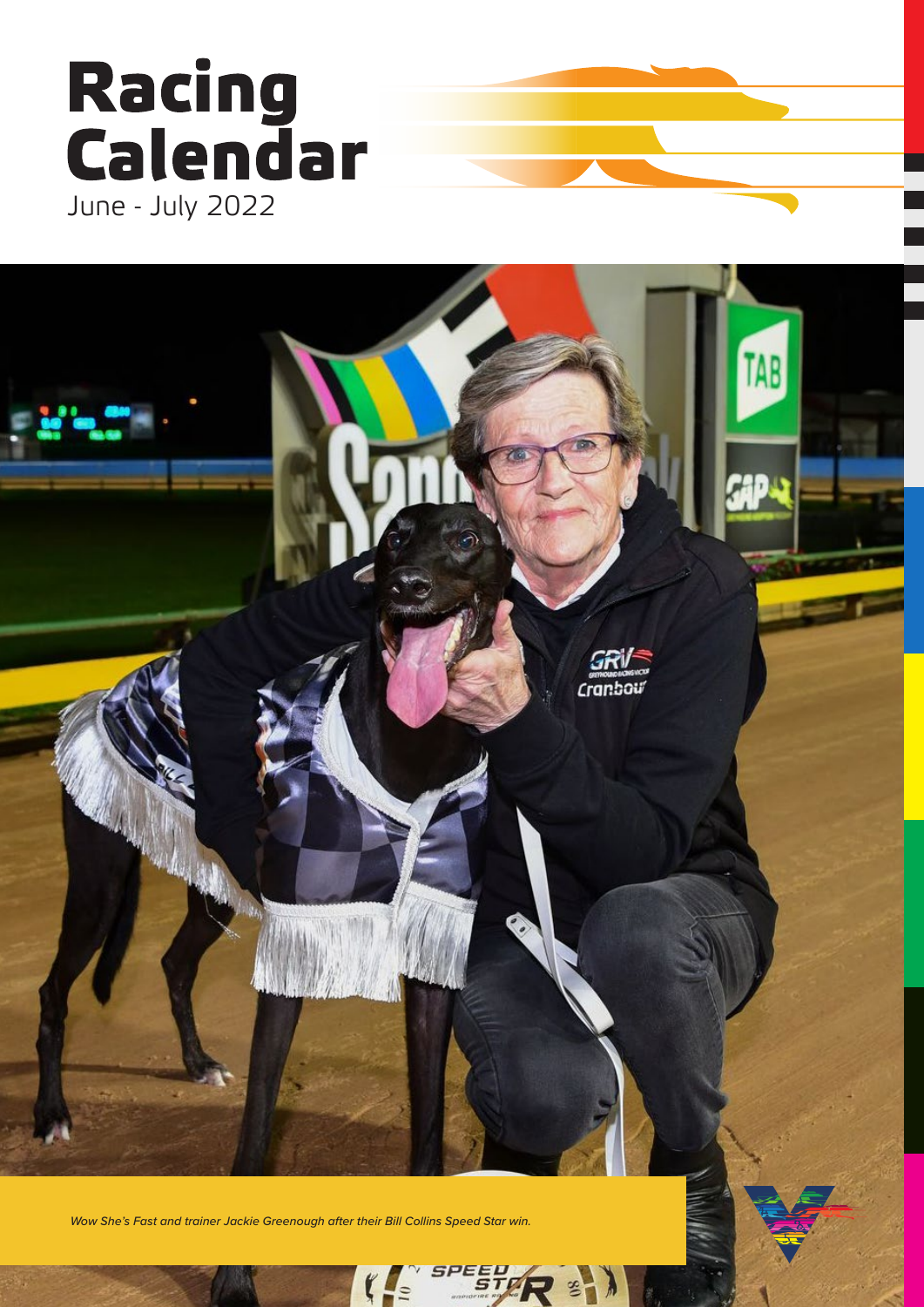### **UPCOMING GRV VIC BRED SERIES**

GRV VIC BRED Series races are designed to promote and reward Victorian Bred Greyhounds. Each series is designed above average prizemoney.

GRV VIC BRED Series are open to Victorian Bred Greyhounds and all provincial finals carry a VICGREYS

Listed here are when GRV VIC BRED Series commence during June and July.

| <b>GRV VIC BRED Mixed 6/7 Series</b>  |                 |            |                                                                                              |
|---------------------------------------|-----------------|------------|----------------------------------------------------------------------------------------------|
| Sun, 19 Jun                           | Day             | <b>SAP</b> | GRV VICBRED SERIES Mixed 6/7 Heat 515 (Vic Bred Only)                                        |
| Thu, 23 Jun                           | Night           | <b>SAN</b> | GRV VICBRED SERIES Mixed 6/7 Final 515 (Vic Bred Only)                                       |
| Thu, 23 Jun                           | Night           | <b>WBL</b> | GRV VICBRED SERIES Mixed 6/7 Heat 450 (Vic Bred Only)                                        |
| Thu, 30 Jun                           | <b>Night</b>    | <b>WBL</b> | GRV VICBRED SERIES Mixed 6/7 Final 450 (Vic Bred Only)(VICGREYS)                             |
| Wed, 27 Jul                           | Day             | <b>MEP</b> | GRV VICBRED SERIES - Mixed 6/7 Heat 525 (Vic Bred Only)                                      |
| Sun, 31 Jul                           | Day             | <b>HVL</b> | GRV VICBRED SERIES - Mixed 6/7 Heat 350 (Vic Bred Only)                                      |
| <b>GRV VIC BRED Distance Series</b>   |                 |            |                                                                                              |
| Mon, 11 Jul                           | Night           | <b>SHP</b> | GRV VICBRED DISTANCE SERIES - Restricted Win Heat 650 (0 - 6 Wins)(Vic Bred Only)            |
| Mon, 18 Jul                           | Night           | <b>SHP</b> | GRV VICBRED DISTANCE SERIES - Restricted Win Final 650 (0 - 6 Wins)(Vic Bred Only)(VICGREYS) |
| <b>GRV VIC BRED Grade 5 Series</b>    |                 |            |                                                                                              |
| Wed, 8 Jun                            | Night           | <b>BAL</b> | GRV VICBRED SERIES Grade 5 Heat 545 (Vic Bred Only)                                          |
| Sun, 12 Jun                           | Day             | <b>HVL</b> | GRV VICBRED SERIES Grade 5 Heat 350 (Vic Bred Only)                                          |
| Wed, 15 Jun                           | <b>Night</b>    | <b>BAL</b> | GRV VICBRED SERIES Grade 5 Final 545 (Vic Bred Only)(VICGREYS)                               |
| Sat, 18 Jun                           | Twilight        | <b>GEL</b> | GRV VICBRED SERIES Grade 5 Heat 520 (Vic Bred Only) (FINISH ON LURE)                         |
| Sun, 19 Jun                           | Day             | <b>HVL</b> | GRV VICBRED SERIES Grade 5 Final 350 (Vic Bred Only)(VICGREYS)                               |
| Tue, 21 Jun                           | <b>Night</b>    | <b>WGL</b> | GRV VICBRED SERIES Grade 5 Heat 460 (Vic Bred Only)                                          |
| Fri, 24 Jun                           | Twilight        | <b>GEL</b> | GRV VICBRED SERIES Grade 5 Final 520 (Vic Bred Only)(VICGREYS)                               |
| Tue, 28 Jun                           | Night           | <b>WGL</b> | GRV VICBRED SERIES Grade 5 Final 460 (Vic Bred Only)(VICGREYS)                               |
| Wed, 6 Jul                            | Night           | <b>MEP</b> | GRV VICBRED SERIES - Grade 5 Heat 525 (Vic Bred Only)                                        |
| Fri, 15 Jul                           | Night           | <b>GEL</b> | GRV VICBRED SERIES - Grade 5 Heat 520 (Vic Bred Only)                                        |
| Sat, 16 Jul                           | <b>Night</b>    | <b>MEA</b> | GRV VICBRED SERIES - Grade 5 Final 525 (Vic Bred Only)                                       |
| Mon, 18 Jul                           | <b>Night</b>    | <b>SHP</b> | GRV VICBRED SERIES - Grade 5 Heat 450 (Vic Bred Only)                                        |
| Fri, 22 Jul                           | <b>Night</b>    | <b>GEL</b> | GRV VICBRED SERIES - Grade 5 Final 520 (Vic Bred Only)(VICGREYS)                             |
| Mon, 25 Jul                           | <b>Night</b>    | <b>SHP</b> | GRV VICBRED SERIES - Grade 5 Final 450 (Vic Bred Only)(VICGREYS)                             |
| Thu, 28 Jul                           | <b>Night</b>    | <b>WBL</b> | GRV VICBRED SERIES - Grade 5 Heat 450 (Vic Bred Only)                                        |
| <b>GRV VIC BRED Maiden Series</b>     |                 |            |                                                                                              |
| Fri, 24 Jun                           | Night           | <b>BEN</b> | GRV VICBRED SERIES - Maiden Heat 425 (Vic Bred Only)                                         |
| Fri, 1 Jul                            | Night           | <b>BEN</b> | GRV VICBRED SERIES - Maiden Final 425 (Vic Bred Only)(VICGREYS)                              |
| Tue, 5 Jul                            | Night           | <b>WGL</b> | GRV VICBRED SERIES - Maiden Heat 460 (Vic Bred Only)                                         |
| Tue, 12 Jul                           | <b>Night</b>    | <b>WGL</b> | GRV VICBRED SERIES - Maiden Final 460 (Vic Bred Only)(VICGREYS)                              |
| Wed, 13 Jul                           | <b>Night</b>    | <b>BAL</b> | GRV VICBRED SERIES - Maiden Heat 450 (Vic Bred Only)                                         |
| Wed, 20 Jul                           | <b>Night</b>    | <b>BAL</b> | GRV VICBRED SERIES - Maiden Final 450 (Vic Bred Only)(VICGREYS)                              |
| Tue, 26 Jul                           | Twilight        | <b>HOR</b> | GRV VICBRED SERIES - Maiden Heat 410 (Vic Bred Only)                                         |
| <b>GRV VIC BRED Restricted Series</b> |                 |            |                                                                                              |
| Fri, 15 Jul                           | Twilight        | <b>BEN</b> | GRV VICBRED SERIES - Restricted Win Heat 425 (1 - 4 Wins)(Vic Bred Only)                     |
| Fri, 22 Jul                           | <b>Twilight</b> | <b>BEN</b> | GRV VICBRED SERIES - Restricted Win Final 425 (1 - 4 Wins)(Vic Bred Only)(VICGREYS)          |

Read more at **grv.org.au/vic-bred**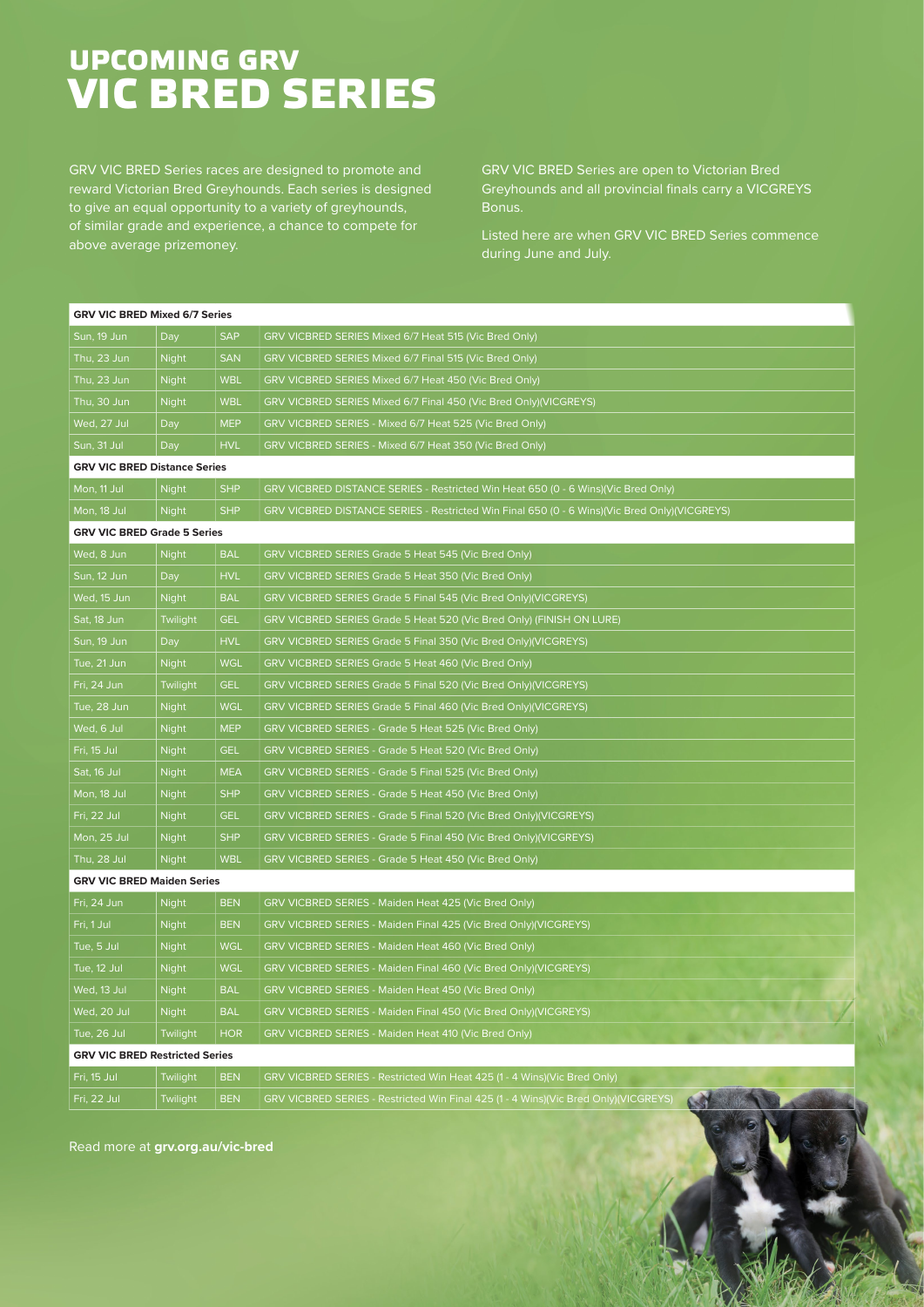## **RACING CALENDAR**

| <b>BAL</b> - Ballarat   | <b>GEL</b> - Geelong     | <b>MEA</b> - Meadows      | <b>SLE</b> - Sale      | <b>WBL</b> - Warrnambool              |
|-------------------------|--------------------------|---------------------------|------------------------|---------------------------------------|
| <b>BEN</b> - Bendigo    | <b>HOR</b> - Horsham     | <b>SAN</b> - Sandown Park | <b>TRA</b> - Traralgon | <b>MEP</b> - Meadows (Provincial)     |
| <b>CRN</b> - Cranbourne | <b>HVL</b> - Healesville | <b>SHP</b> - Shepparton   | <b>WGL</b> - Warragul  | <b>SAP</b> - Sandown Park (Provincial |

| <b>DATE</b>              | <b>TIMESLOT</b> | <b>TRACK</b>             | <b>TITLE OF EVENT</b>                                                                | <b>DISTANCE</b> | <b>WINNER</b> |
|--------------------------|-----------------|--------------------------|--------------------------------------------------------------------------------------|-----------------|---------------|
|                          |                 |                          | Restricted Win Final 525 (3 - 6 Wins)(VICGREYS)                                      | 525             | 5900          |
|                          |                 |                          | Restricted Win 600 (0 - 2 Wins)(300+ Ranking)                                        | 600             | 2500          |
|                          | Day             | <b>MEP</b>               | Grade 5 No Penalty 525 (300+ Ranking)                                                | 525             | 2100          |
|                          |                 |                          | Mixed 6/7 Heat 525                                                                   | 525             | 2100          |
| Wed, 1 Jun               | Twilight        | <b>BEN</b>               | Provincial Non-Penalty - Tier 3 (Level 3 Stakes)                                     |                 |               |
|                          |                 |                          | GRV VICBRED ROAD TO THE DIAMOND SERIES Restricted Win Final 450 (1 - 4               |                 |               |
|                          |                 | <b>BAL</b>               | Wins)(Vic Bred Only)                                                                 | 450             | 11250         |
|                          | Night           |                          | S/E Veteran 395                                                                      | 395             | 1850          |
|                          |                 | <b>TRA</b>               | Grade 5 450 (Bitches Only) (No City Wins)                                            | 450             | 1850          |
|                          |                 |                          | Grade 5 No Penalty 485 (250+ Ranking)                                                | 485             | 2100          |
|                          | Day             | <b>HOR</b>               |                                                                                      | 410             | 1850          |
|                          |                 |                          | Restricted Win 410 (1 - 3 Wins)(250+ Ranking)                                        |                 |               |
|                          |                 |                          | Pink Diamond Challenger Sprinter S/E Heat 460 (Maidens Ineligible)(10+ Starts)(Vic   | 460             | 2500          |
|                          |                 |                          | Bred Only)(275+ Ranking)(VICGREYS)                                                   |                 |               |
|                          | Twilight        | <b>WGL</b>               | Pink Diamond Challenger Short Course S/E Heat 400 (Maidens Ineligible)(10+ Starts)   | 400             | 2100          |
|                          |                 |                          | (Vic Bred Only)(300+ Ranking)(VICGREYS)                                              |                 |               |
|                          |                 |                          | Pink Diamond Maiden Sprinter Maiden Heat 460 (Vic Bred Only)(VICGREYS)               | 460             | 1800          |
|                          |                 |                          | Pink Diamond Maiden Short Course Maiden Heat 400 (Vic Bred Only)(VICGREYS)           | 400             | 1600          |
| Thu, 2 Jun               |                 | <b>SAN</b>               | Metropolitan Full Stakes                                                             |                 |               |
|                          |                 |                          | Pink Diamond Challenger Sprinter S/E Heat 450 (Maidens Ineligible)(10+ Starts)(Vic   | 450             | 2500          |
|                          |                 |                          | Bred Only)(275+ Ranking)(VICGREYS) (FULL STAKES)                                     |                 |               |
|                          |                 |                          | Pink Diamond Challenger Short Course S/E Heat 385 (Maidens Ineligible)(10+ Starts)   | 385             | 2100          |
|                          | Night           | <b>SHP</b>               | (Vic Bred Only)(300+ Ranking)(VICGREYS) (FULL STAKES)                                |                 |               |
|                          |                 |                          | Pink Diamond Maiden Sprinter Maiden Heat 450 (Vic Bred Only)(VICGREYS) (FULL         | 450             | 1800          |
|                          |                 |                          | STAKES)                                                                              |                 |               |
|                          |                 |                          | Pink Diamond Maiden Short Course Maiden Heat 385 (Vic Bred Only) (VICGREYS)          | 385             | 1600          |
|                          |                 |                          | (FULL STAKES)                                                                        |                 |               |
|                          | Day             | <b>HVL</b>               | Provincial Non-Penalty - Tier 3 (Level 3 Stakes)                                     |                 |               |
| Fri, 3 Jun               | Twilight        |                          | Pink Diamond Challenger Sprinter S/E Heat 500 (Maidens Ineligible)(10+ Starts)(Vic   | 500             | 2500          |
|                          |                 |                          | Bred Only)(275+ Ranking)(VICGREYS)                                                   |                 |               |
|                          |                 | <b>BEN</b>               | Pink Diamond Challenger Short Course S/E Heat 425 (Maidens Ineligible)(10+ Starts)   | 425             | 2100          |
|                          |                 |                          | (Vic Bred Only)(300+ Ranking)(VICGREYS)                                              |                 |               |
|                          |                 |                          | Pink Diamond Maiden Sprinter Maiden Heat 500 (Vic Bred Only)(VICGREYS)               | 500             | 1800          |
|                          |                 |                          | Pink Diamond Maiden Short Course Maiden Heat 425 (Vic Bred Only)(VICGREYS)           | 425             | 1600          |
|                          | Night           | <b>GEL</b><br><b>TRA</b> | Pink Diamond Challenger Sprinter S/E Heat 460 (Maidens Ineligible)(10+ Starts)(Vic   | 460             | 2500          |
|                          |                 |                          | Bred Only)(275+ Ranking)(VICGREYS)                                                   |                 |               |
|                          |                 |                          | Pink Diamond Challenger Short Course S/E Heat 400 (Maidens Ineligible)(10+ Starts)   | 400             | 2100          |
|                          |                 |                          | (Vic Bred Only)(300+ Ranking)(VICGREYS)                                              |                 |               |
|                          |                 |                          | Pink Diamond Maiden Sprinter Maiden Heat 460 (Vic Bred Only)(VICGREYS)               | 460             | 1800          |
|                          |                 |                          | Pink Diamond Maiden Short Course Maiden Heat 400 (Vic Bred Only)(VICGREYS)           | 400             | 1600          |
|                          |                 |                          | Restricted Win Final 395 (3 - 6 Wins)(VICGREYS)                                      | 395             | 3000          |
|                          |                 |                          | Mixed 6/7 Heat 450                                                                   | 450             | 1850          |
|                          | Morning         | <b>BAL</b>               | Rank Limit (Level 3 Stakes)(200+ Ranking)                                            |                 |               |
|                          | Twilight        | <b>BEN</b>               | GRV VICBRED SERIES Mixed 6/7 Final 500 (Vic Bred Only)(VICGREYS)                     | 500             | 4500          |
|                          | Night           | <b>MEA</b>               | Grade 5 Heat 525                                                                     | 525             | 5900          |
|                          |                 | <b>HVL</b>               | Super Sprint S/E Heat 350                                                            | 350             | 2100          |
|                          |                 |                          | Mixed 6/7 Heat 350                                                                   | 350             | 1850          |
|                          |                 |                          | Grade 5 Final 515 (VICGREYS)                                                         | 515             | 5900          |
|                          | Day             |                          | Judy Hayley Memorial - S/E Heat 515 (Maidens Ineligible)(No City Wins)(Lady Trainers | 515             | 2500          |
|                          |                 | <b>SAP</b>               | Only)(30+ Days in Lady Trainers Kennel)                                              |                 |               |
| Sun, 5 Jun               |                 |                          | Grade 5 No Penalty 595 (200+ Ranking)                                                | 595             | 2500          |
|                          |                 |                          | Restricted Win 715 (0 - 2 Wins)(200+ Ranking)                                        | 715             | 2500          |
|                          |                 |                          | Mixed 6/7 Final 520 (VICGREYS)                                                       | 520             | 3500          |
|                          |                 |                          | Grade 5 No Penalty 520 (250+ Ranking)                                                | 520             | 2100          |
|                          | Twilight        | <b>SLE</b>               | Restricted Win 440 (1 - 3 Wins)(250+ Ranking)                                        | 440             | 1850          |
|                          |                 |                          | Grade 5 Heat 440                                                                     | 440             | 1850          |
|                          |                 |                          | Mixed 6/7 Heat 485                                                                   | 485             | 2100          |
|                          | Day             | <b>HOR</b>               | Grade 5 410 (Bitches Only)                                                           | 410             | 1850          |
|                          |                 |                          | S/E Veteran 410 (200+ Ranking)                                                       | 410             | 1850          |
|                          |                 | <b>BAL</b>               | Provincial Non-Penalty - Tier 3 (Full Stakes) (FULL STAKES)                          |                 |               |
|                          | Twilight        | <b>TRA</b>               | Rank Limit (Level 3 Stakes)(225+ Ranking)                                            |                 |               |
|                          |                 |                          | S/E Final 385 (250+ Ranking)(Must of had 4 starts at SHP)(VICGREYS)                  | 385             | 3000          |
|                          |                 |                          | Maiden Final 385 (VICGREYS)                                                          | 385             | 3000          |
|                          | Night           | <b>SHP</b>               | Restricted Win Heat 450 (3 - 6 Wins)                                                 | 450             | 1850          |
|                          |                 |                          | Grade 5 385 (Bitches Only) (No City Wins)                                            | 385             | 1850          |
|                          |                 |                          | Level 3 Stakes (Preference To Maiden, Grade 7 & Grade 6. Bottom Up For               |                 |               |
|                          | Day             | <b>HVL</b>               | Remaining Standard Races Only.)                                                      |                 |               |
|                          | Twilight        | <b>BAL</b>               | Rank Limit (Level 3 Stakes)(250+ Ranking) (Bottom Up Grading Applies)                |                 |               |
| Tue, 7 Jun               |                 |                          | Restricted Win Final 460 (3 - 6 Wins)(VICGREYS)                                      | 460             | 3000          |
|                          |                 |                          | Slips To Boxes Special Event 400 (Final From Lang Lang Coursing)                     | 400             | 3000          |
| Sat, 4 Jun<br>Mon, 6 Jun | Night           | WGL                      | Mixed 6/7 Heat 460                                                                   | 460             | 1850          |
|                          |                 |                          | Warragul To Sandown Grade 5 Heat 460 (No City Wins)                                  | 460             | 1850          |

#### **VICBRED**

**To be eligible a greyhound needs to be whelped in Victoria i.e. its earbrand begins with a "V".**

**To be eligible a greyhound needs to be whelped in Victoria i.e. its earbrand begins with a "V".**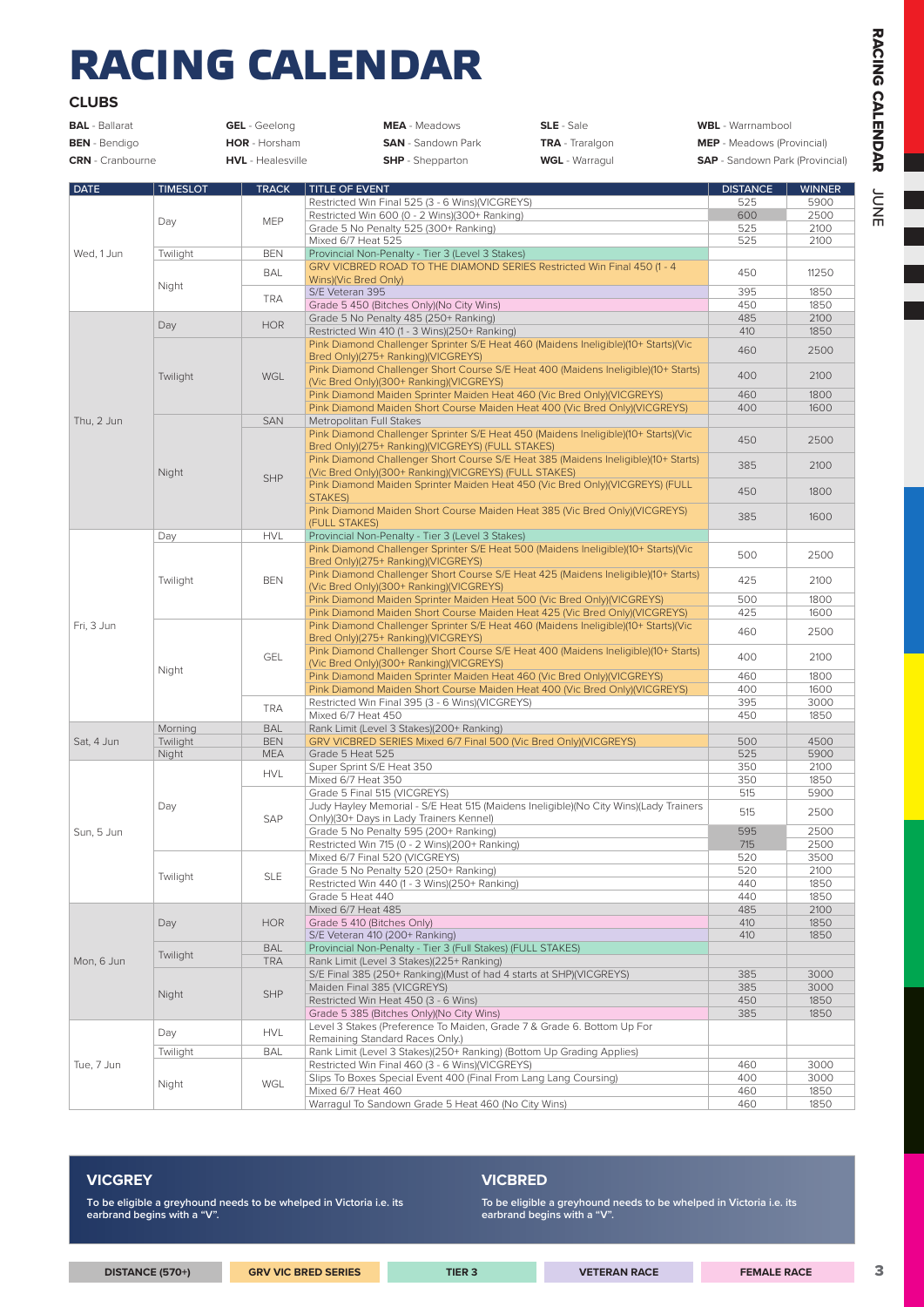| <b>DATE</b> | <b>TIMESLOT</b> | <b>TRACK</b> | <b>TITLE OF EVENT</b>                                                                                                            | <b>DISTANCE</b> | <b>WINNER</b> |
|-------------|-----------------|--------------|----------------------------------------------------------------------------------------------------------------------------------|-----------------|---------------|
|             |                 |              | Mixed 6/7 Final 525 (VICGREYS)                                                                                                   | 525             | 5900          |
|             |                 |              | Restricted Win 600 (0 - 2 Wins)(275+ Ranking)                                                                                    | 600             | 2500          |
|             | Day             | <b>MEP</b>   | Restricted Win 525 (1 - 3 Wins)(275+ Ranking)                                                                                    | 525             | 2100          |
|             |                 |              | Grade 5 Heat 525                                                                                                                 | 525             | 2100          |
| Wed, 8 Jun  | Twilight        | <b>BEN</b>   | Provincial Non-Penalty - Tier 3 (Full Stakes) (FULL STAKES)                                                                      |                 |               |
|             |                 | <b>BAL</b>   | GRV VICBRED SERIES Grade 5 Heat 545 (Vic Bred Only)                                                                              | 545             | 2100          |
|             | Night           |              | Restricted Win 520 (1 - 3 Wins)(250+ Ranking)                                                                                    | 520             | 2100          |
|             |                 | <b>SLE</b>   | Grade 5 440 (Bitches Only) (No City Wins)                                                                                        | 440             | 1850          |
|             | Day             | <b>HOR</b>   | Provincial Full Stakes (Preference Maiden, Grade 7 & Grade 6)                                                                    |                 |               |
|             |                 |              | Pink Diamond Champion Distance Heat Special Event 680 (Maidens Ineligible)(Vic<br>Bred Only)(VICGREYS)                           | 680             | 2850          |
|             |                 |              | Pink Diamond Rookie Distance Heat Restricted Win 680 (0 - 4 Wins)(Vic Bred Only)<br>(VICGREYS)                                   | 680             | 2500          |
|             |                 |              | Pink Diamond Princess Heat Special Event 460 (Bitches Only) (Maidens Ineligible) (No<br>City Wins)(Vic Bred Only)(VICGREYS)      | 460             | 2500          |
|             |                 |              | Pink Diamond Champion Sprinter Heat Special Event 460 (Maidens Ineligible)(Vic<br>Bred Only)(VICGREYS)                           | 460             | 2500          |
|             |                 |              | Pink Diamond Rookie Sprinter Heat Special Event 460 (Whelped on/after 1 Jan<br>2020)(Vic Bred Only)(VICGREYS)                    | 460             | 2500          |
|             | Twilight        | WGL          | Pink Diamond Challenger Sprinter S/E Final 460 (Maidens Ineligible)(10+ Starts)(Vic<br>Bred Only)(275+ Ranking)(VICGREYS)        | 460             | 2500          |
|             |                 |              | Pink Diamond Maiden Sprinter Maiden Final 460 (Vic Bred Only)(VICGREYS)                                                          | 460             | 2100          |
|             |                 |              | Pink Diamond Challenger Short Course S/E Final 400 (Maidens Ineligible)(10+ Starts)<br>(Vic Bred Only)(300+ Ranking)(VICGREYS)   | 400             | 2100          |
|             |                 |              | Pink Diamond Champion Short Course Heat Special Event 400 (Maidens Ineligible)<br>(Vic Bred Only)(VICGREYS)                      | 400             | 2100          |
|             |                 |              | Pink Diamond Rookie Short Course Heat Special Event 400 (Whelped on/after 1 Jan<br>2020)(Vic Bred Only)(VICGREYS)                | 400             | 2100          |
|             |                 |              | Pink Diamond Veterans Heat S/E Veteran 400 (Maidens Ineligible) (Vic Bred Only)<br>(VICGREYS)                                    | 400             | 1850          |
|             |                 |              | Pink Diamond Maiden Short Course Maiden Final 400 (Vic Bred Only)(VICGREYS)                                                      | 400             | 1850          |
| Thu, 9 Jun  |                 | <b>SAN</b>   | GOTBA Karen Leek Memorial - Grade 5 515 (Bitches Only)                                                                           | 515             | 10000         |
|             |                 |              | Judy Hayley Memorial - S/E Final 515 (Maidens Ineligible)(No City Wins)(Lady Trainers<br>Only)(30+ Days in Lady Trainers Kennel) | 515             | 10000         |
|             |                 |              | Pink Diamond Champion Distance Heat Special Event 650 (Maidens Ineligible)(Vic<br>Bred Only)(VICGREYS)                           | 650             | 2850          |
|             |                 |              | Pink Diamond Princess Heat Special Event 450 (Bitches Only) (Maidens Ineligible) (No<br>City Wins)(Vic Bred Only)(VICGREYS)      | 450             | 2500          |
|             |                 |              | Pink Diamond Rookie Sprinter Heat Special Event 450 (Whelped on/after 1 Jan<br>2020)(Vic Bred Only)(VICGREYS)                    | 450             | 2500          |
|             |                 |              | Pink Diamond Rookie Distance Heat Restricted Win 650 (0 - 4 Wins)(Vic Bred Only)<br>(VICGREYS)                                   | 650             | 2500          |
|             | Night           |              | Pink Diamond Champion Sprinter Heat Special Event 450 (Maidens Ineligible)(Vic<br>Bred Only)(VICGREYS)                           | 450             | 2500          |
|             |                 | <b>SHP</b>   | Pink Diamond Challenger Sprinter S/E Final 450 (Maidens Ineligible)(10+ Starts)(Vic<br>Bred Only)(275+ Ranking)(VICGREYS)        | 450             | 2500          |
|             |                 |              | Pink Diamond Challenger Short Course S/E Final 385 (Maidens Ineligible)(10+ Starts)<br>(Vic Bred Only)(300+ Ranking)(VICGREYS)   | 385             | 2100          |
|             |                 |              | Pink Diamond Maiden Sprinter Maiden Final 450 (Vic Bred Only)(VICGREYS)                                                          | 450             | 2100          |
|             |                 |              | Pink Diamond Rookie Short Course Heat Special Event 385 (Whelped on/after 1 Jan<br>2020)(Vic Bred Only)(VICGREYS)                | 385             | 2100          |
|             |                 |              | Pink Diamond Champion Short Course Heat Special Event 385 (Maidens Ineligible)<br>(Vic Bred Only)(VICGREYS)                      | 385             | 2100          |
|             |                 |              | Pink Diamond Maiden Short Course Maiden Final 385 (Vic Bred Only)(VICGREYS)                                                      | 385             | 1850          |
|             |                 |              | Pink Diamond Veterans Heat S/E Veteran 385 (Maidens Ineligible)(Vic Bred Only)<br>(VICGREYS)                                     | 385             | 1850          |

#### **NOMINATIONS - (03) 8329 1111**

#### **Mon to Fri: 7:30am - 12noon Online Nominations - 24 hours a day, 7 days a week**

#### **SCRATCHINGS - (03) 8329 1100**

**Weekdays: 7:30am - 4:30pm Sat/Sun: 7:30am - 9:00am & 3:00pm - 4:30pm**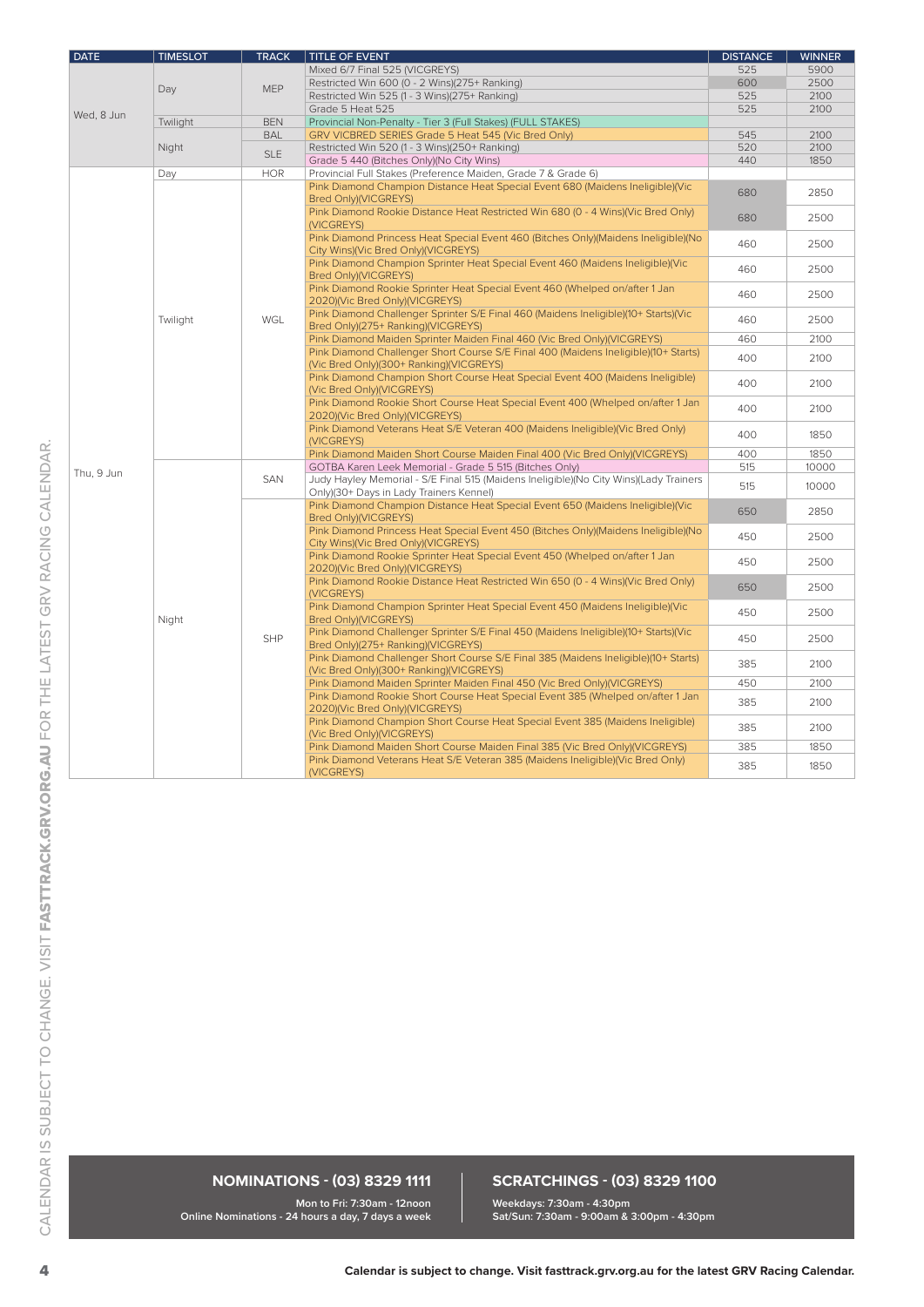| DATE        | <b>TIMESLOT</b> | <b>TRACK</b> | TITLE OF EVENT                                                                                                                 | <b>DISTANCE</b> | <b>WINNER</b> |
|-------------|-----------------|--------------|--------------------------------------------------------------------------------------------------------------------------------|-----------------|---------------|
|             | Day             | <b>HVL</b>   | Provincial Non-Penalty - Tier 3 (Level 3 Stakes)                                                                               |                 |               |
|             |                 |              | Pink Diamond Champion Distance Heat Special Event 660 (Maidens Ineligible)(Vic<br>Bred Only)(VICGREYS)                         | 660             | 2850          |
|             |                 |              | Pink Diamond Rookie Distance Heat Restricted Win 660 (0 - 4 Wins)(Vic Bred Only)<br>(VICGREYS)                                 | 660             | 2500          |
|             |                 |              | Pink Diamond Champion Sprinter Heat Special Event 500 (Maidens Ineligible)(Vic<br>Bred Only)(VICGREYS)                         | 500             | 2500          |
|             |                 |              | Pink Diamond Princess Heat Special Event 500 (Bitches Only) (Maidens Ineligible) (No<br>City Wins)(Vic Bred Only)(VICGREYS)    | 500             | 2500          |
|             |                 |              | Pink Diamond Rookie Sprinter Heat Special Event 500 (Whelped on/after 1 Jan<br>2020)(Vic Bred Only)(VICGREYS)                  | 500             | 2500          |
|             | Twilight        | <b>BEN</b>   | Pink Diamond Challenger Sprinter S/E Final 500 (Maidens Ineligible)(10+ Starts)(Vic<br>Bred Only)(275+ Ranking)(VICGREYS)      | 500             | 2500          |
|             |                 |              | Pink Diamond Rookie Short Course Heat Special Event 425 (Whelped on/after 1 Jan<br>2020)(Vic Bred Only)(VICGREYS)              | 425             | 2100          |
|             |                 |              | Pink Diamond Maiden Sprinter Maiden Final 500 (Vic Bred Only)(VICGREYS)                                                        | 500             | 2100          |
|             |                 |              | Pink Diamond Challenger Short Course S/E Final 425 (Maidens Ineligible)(10+ Starts)<br>(Vic Bred Only)(300+ Ranking)(VICGREYS) | 425             | 2100          |
|             |                 |              | Pink Diamond Champion Short Course Heat Special Event 425 (Maidens Ineligible)<br>(Vic Bred Only)(VICGREYS)                    | 425             | 2100          |
|             |                 |              | Pink Diamond Veterans Heat S/E Veteran 425 (Maidens Ineligible)(Vic Bred Only)<br>(VICGREYS)                                   | 425             | 1850          |
|             |                 |              | Pink Diamond Maiden Short Course Maiden Final 425 (Vic Bred Only)(VICGREYS)                                                    | 425             | 1850          |
| Fri, 10 Jun |                 |              | Pink Diamond Champion Distance Heat Special Event 680 (Maidens Ineligible)(Vic<br>Bred Only)(VICGREYS)                         | 680             | 2850          |
|             |                 |              | Pink Diamond Princess Heat Special Event 460 (Bitches Only)(Maidens Ineligible)(No<br>City Wins)(Vic Bred Only)(VICGREYS)      | 460             | 2500          |
|             |                 |              | Pink Diamond Rookie Sprinter Heat Special Event 460 (Whelped on/after 1 Jan<br>2020)(Vic Bred Only)(VICGREYS)                  | 460             | 2500          |
|             |                 |              | Pink Diamond Champion Sprinter Heat Special Event 460 (Maidens Ineligible)(Vic<br>Bred Only)(VICGREYS)                         | 460             | 2500          |
|             |                 |              | Pink Diamond Rookie Distance Heat Restricted Win 680 (0 - 4 Wins)(Vic Bred Only)<br>(VICGREYS)                                 | 680             | 2500          |
|             |                 | <b>GEL</b>   | Pink Diamond Challenger Sprinter S/E Final 460 (Maidens Ineligible)(10+ Starts)(Vic<br>Bred Only)(275+ Ranking)(VICGREYS)      | 460             | 2500          |
|             | Night           |              | Pink Diamond Challenger Short Course S/E Final 400 (Maidens Ineligible)(10+ Starts)<br>(Vic Bred Only)(300+ Ranking)(VICGREYS) | 400             | 2100          |
|             |                 |              | Pink Diamond Maiden Sprinter Maiden Final 460 (Vic Bred Only)(VICGREYS)                                                        | 460             | 2100          |
|             |                 |              | Pink Diamond Champion Short Course Heat Special Event 400 (Maidens Ineligible)<br>(Vic Bred Only)(VICGREYS)                    | 400             | 2100          |
|             |                 |              | Pink Diamond Rookie Short Course Heat Special Event 400 (Whelped on/after 1 Jan<br>2020)(Vic Bred Only)(VICGREYS)              | 400             | 2100          |
|             |                 |              | Pink Diamond Veterans Heat S/E Veteran 400 (Maidens Ineligible) (Vic Bred Only)<br>(VICGREYS)                                  | 400             | 1850          |
|             |                 |              | Pink Diamond Maiden Short Course Maiden Final 400 (Vic Bred Only)(VICGREYS)                                                    | 400             | 1850          |
|             |                 | <b>TRA</b>   | Mixed 6/7 Final 450 (VICGREYS)<br>Grade 5 Heat 500                                                                             | 450<br>500      | 3000<br>2100  |
|             |                 |              | S/E Veteran 450                                                                                                                | 450             | 1850          |
|             | Morning         | <b>SHP</b>   | Rank Limit (Level 3 Stakes)(300+ Ranking) (FINISH ON LURE)                                                                     |                 |               |
| Sat, 11 Jun | Twilight        | WGL          | Grade 5 460 (Bitches Only) (No City Wins)                                                                                      | 460             | 1850          |
|             | Night           | <b>MEA</b>   | Grade 5 Final 525<br>Super Sprint S/E Final 350 (VICGREYS)                                                                     | 525<br>350      | 12000<br>3000 |
|             |                 |              | Mixed 6/7 Final 350 (VICGREYS)                                                                                                 | 350             | 3000          |
|             |                 | ${\sf HVL}$  | HGA Puppy Championship S/E Heat 300 (Whelped on/after 1 Jan 2020)                                                              | 300             | 2100          |
|             | Day             |              | GRV VICBRED SERIES Grade 5 Heat 350 (Vic Bred Only)                                                                            | 350             | 1850          |
| Sun, 12 Jun |                 | <b>SAP</b>   | Restricted Win Heat 595 (3 - 6 Wins)<br>Restricted Win 715 (0 - 2 Wins)(225+ Ranking)                                          | 595<br>715      | 2500<br>2500  |
|             |                 |              | Grade 5 No Penalty 515 (225+ Ranking)                                                                                          | 515             | 2100          |
|             |                 |              | Grade 5 Final 440 (VICGREYS)                                                                                                   | 440             | 3000          |
|             | Twilight        | <b>SLE</b>   | Restricted Win Heat 520 (3 - 6 Wins)                                                                                           | 520             | 2100          |
|             | Day             | <b>BAL</b>   | Restricted Win 440 (1 - 3 Wins)(250+ Ranking)<br>Provincial Non-Penalty - Tier 3 (Level 3 Stakes)                              | 440             | 1850          |
|             |                 | <b>TRA</b>   | Provincial Non-Penalty - Tier 3 (Full Stakes) (FULL STAKES)                                                                    |                 |               |
|             | Twilight        | WBL          | Rank Limit (Level 3 Stakes)(250+ Ranking) (Bottom Up Grading Applies)                                                          |                 |               |
| Mon, 13 Jun |                 |              | Restricted Win Final 450 (3 - 6 Wins)(VICGREYS)                                                                                | 450             | 3000          |
|             | Night           | <b>SHP</b>   | Shepparton To The Meadows Restricted Win Heat 450 (1 - 4 Wins)<br>S/E Veteran 385 (250+ Ranking)                               | 450<br>385      | 1850<br>1850  |
|             |                 | <b>GEL</b>   | Provincial Full Stakes (Preference Maiden, Grade 7 & Grade 6)                                                                  |                 |               |
|             | Twilight        | <b>HOR</b>   | Mixed 6/7 Final 485 (VICGREYS)<br>Grade 5 No Penalty 485 (250+ Ranking)                                                        | 485<br>485      | 3500<br>2100  |
|             |                 |              | Grade 5 Heat 410                                                                                                               | 410             | 1850          |
| Tue, 14 Jun |                 |              | GDR - Special Event 680                                                                                                        | 680             | 4250          |
|             | Night           | WGL          | Mixed 6/7 Final 460 (VICGREYS)                                                                                                 | 460             | 3000          |
|             |                 |              | Grade 5 Heat 400                                                                                                               | 400             | 1850          |
|             |                 |              | Grade 5 400 (Bitches Only)<br>Grade 5 Final 525 (VICGREYS)                                                                     | 400<br>525      | 1850<br>5900  |
|             |                 |              | Restricted Win 730 (0 - 2 Wins)(250+ Ranking)                                                                                  | 730             | 2500          |
|             | Day             | <b>MEP</b>   | Grade 5 No Penalty 600 (250+ Ranking)                                                                                          | 600             | 2500          |
|             |                 |              | Maiden Heat 525                                                                                                                | 525             | 1800          |
| Wed, 15 Jun | Twilight        | <b>BEN</b>   | Rank Limit (Level 3 Stakes)(250+ Ranking) (Bottom Up Grading Applies)                                                          |                 |               |
|             |                 | BAL          | GRV VICBRED SERIES Grade 5 Final 545 (Vic Bred Only)(VICGREYS)<br>Maiden Heat 450                                              | 545<br>450      | 3550<br>1600  |
|             | Night           |              | Floodfawn Classic - S/E Heat 500 (Bitches Only)                                                                                | 500             | 2500          |
|             |                 | <b>TRA</b>   | Glenview Cup - S/E Heat 395                                                                                                    | 395             | 2100          |
|             | Day             | <b>SHP</b>   | Provincial Non-Penalty - Tier 3 (Full Stakes) (FULL STAKES)                                                                    |                 |               |
|             | Twilight        | WGL          | Provincial Non-Penalty - Tier 3 (Level 3 Stakes)                                                                               |                 |               |
| Thu, 16 Jun | Night           | <b>SAN</b>   | Warragul To Sandown Grade 5 Final 515 (No City Wins)<br>Mixed 6/7 Final 450 (VICGREYS)                                         | 515<br>450      | 7300<br>3000  |
|             |                 | <b>WBL</b>   | Grade 5 Heat 450                                                                                                               | 450             | 1850          |

**DISTANCE (570+) GRV VIC BRED SERIES TIER 3 VETERAN RACE FEMALE RACE**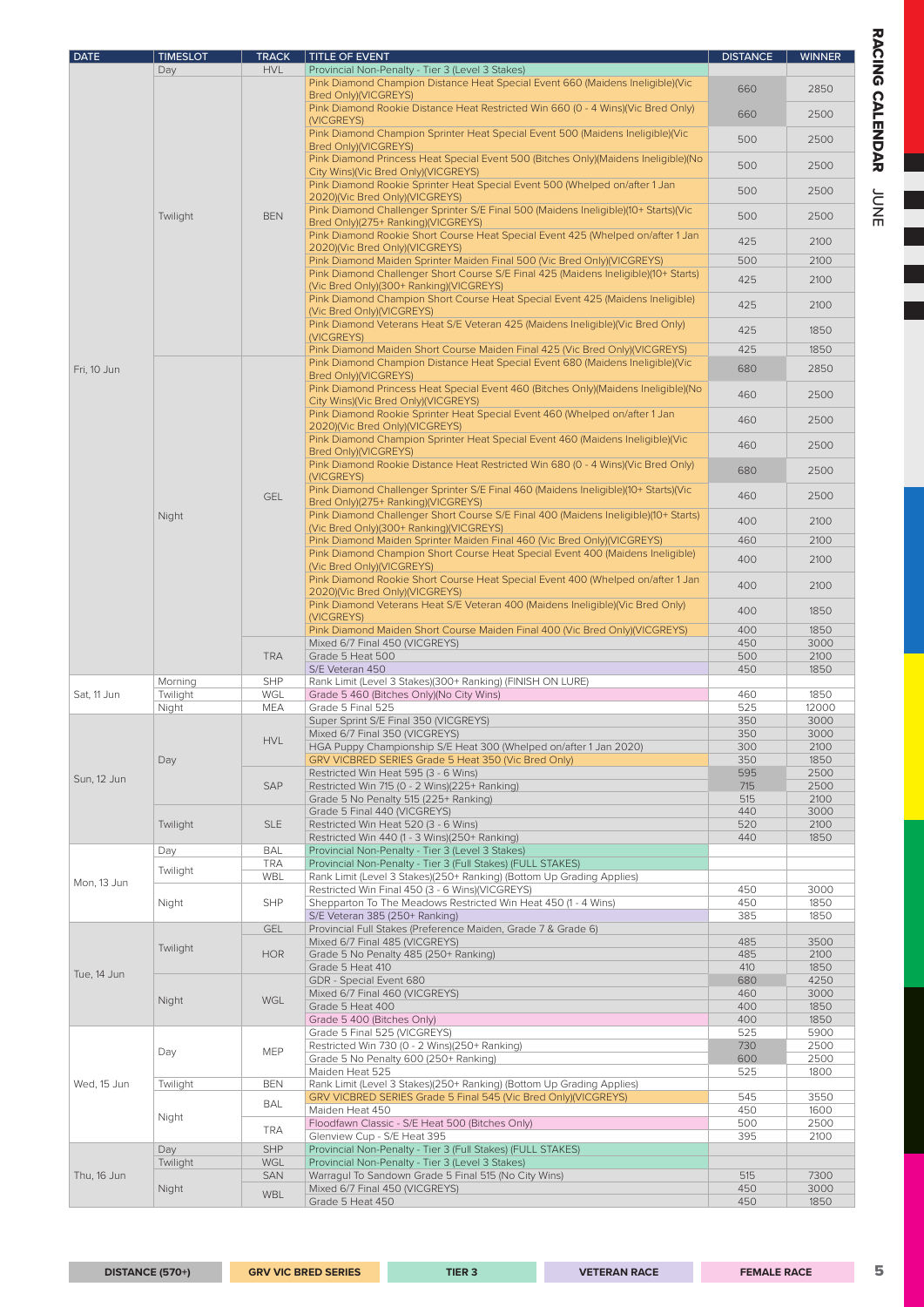| <b>DATE</b> | <b>TIMESLOT</b> | <b>TRACK</b> | TITLE OF EVENT                                                                                                     | <b>DISTANCE</b> | <b>WINNER</b> |
|-------------|-----------------|--------------|--------------------------------------------------------------------------------------------------------------------|-----------------|---------------|
|             | Day             | <b>HVL</b>   | Provincial Non-Penalty - Tier 3 (Full Stakes) (FULL STAKES)                                                        |                 |               |
|             |                 |              | GDR - Restricted Win 660 (0 - 4 Wins)                                                                              | 660             | 3900          |
|             | Twilight        | <b>BEN</b>   | Restricted Win Heat 500 (3 - 6 Wins)                                                                               | 500             | 2100          |
|             |                 |              | Pink Diamond Champion Sprinter Final Group Listed 450 (Breeders Bonuses of                                         |                 |               |
|             |                 |              | \$16,500                                                                                                           | 450             | 75000         |
|             |                 |              | Pink Diamond Champion Short Course Final Group Listed 390 (Breeders Bonuses                                        | 390             | 75000         |
|             |                 |              | of \$16,500)                                                                                                       |                 |               |
|             |                 |              | Pink Diamond Champion Distance Final Group Listed 660 (Breeders Bonuses of                                         | 660             | 75000         |
|             |                 |              | \$16,500                                                                                                           |                 |               |
| Fri. 17 Jun |                 |              | Pink Diamond Rookie Sprinter Final Group Listed 450 (Whelped on/after 1 Jan                                        | 450             | 25000         |
|             |                 |              | 2020)(Breeders Bonuses of \$5,590)<br>Pink Diamond Maiden Short Course Final Group Listed 390 (Breeders Bonuses of |                 |               |
|             |                 |              | \$5,590                                                                                                            | 390             | 25000         |
|             |                 |              | Pink Diamond Maiden Sprinter Final Group Listed 450 (Breeders Bonuses of                                           |                 |               |
|             |                 | <b>BAL</b>   | $$5,590$ )                                                                                                         | 450             | 25000         |
|             | Night           |              | Pink Diamond Rookie Short Course Final Group Listed 390 (Whelped on/after 1 Jan                                    |                 |               |
|             |                 |              | 2020)(Breeders Bonuses of \$5,590)                                                                                 | 390             | 25000         |
|             |                 |              | Pink Diamond Challenger Short Course Final Group Listed 390 (10+ Starts)(300+                                      |                 |               |
|             |                 |              | Ranking)(Breeders Bonuses of \$5,590)                                                                              | 390             | 25000         |
|             |                 |              | Pink Diamond Veterans Final Group Listed 390 (Breeders Bonuses of \$5,590)                                         | 390             | 25000         |
|             |                 |              | Pink Diamond Rookie Distance Final Group Listed 660 (0 - 4 Wins)(Breeders                                          | 660             | 25000         |
|             |                 |              | Bonuses of \$5,590)                                                                                                |                 |               |
|             |                 |              | Pink Diamond Princess Final Group Listed 450 (Bitches Only) (No City Wins)                                         | 450             | 25000         |
|             |                 |              | (Breeders Bonuses of \$5,590)                                                                                      |                 |               |
|             |                 |              | Pink Diamond Challenger Sprinter Final Group Listed 450 (10+ Starts)(275+ Ranking)                                 | 450             | 25000         |
|             |                 |              | (Breeders Bonuses of \$5,590)                                                                                      |                 |               |
|             |                 | <b>TRA</b>   | Grade 5 Final 500 (VICGREYS)                                                                                       | 500             | 3500          |
|             |                 |              | Maiden Heat 395                                                                                                    | 395             | 1600          |
|             | Morning         | <b>SHP</b>   | Rank Limit (Level 3 Stakes)(250+ Ranking)<br>GRV VICBRED SERIES Grade 5 Heat 520 (Vic Bred Only) (FINISH ON LURE)  | 520             | 2100          |
| Sat, 18 Jun | Twilight        | <b>GEL</b>   | Grade 5 460 (Bitches Only)(No City Wins) (FINISH ON LURE)                                                          | 460             | 1850          |
|             | Night           | <b>MEA</b>   | Shepparton To The Meadows Restricted Win Final 525 (1 - 4 Wins)                                                    | 525             | 7300          |
|             |                 |              | HGA Puppy Championship S/E Final 300 (Whelped on/after 1 Jan 2020)(VICGREYS)                                       | 300             | 5000          |
|             |                 |              | GRV VICBRED SERIES Grade 5 Final 350 (Vic Bred Only)(VICGREYS)                                                     | 350             | 3300          |
|             |                 | <b>HVL</b>   | Grade 5 300 (Bitches Only)                                                                                         | 300             | 1850          |
|             | Day             |              | S/E Veteran 350 (250+ Ranking)                                                                                     | 350             | 1850          |
|             |                 |              | Restricted Win Final 595 (3 - 6 Wins)(VICGREYS)                                                                    | 595             | 6800          |
|             |                 |              | Restricted Win 595 (0 - 2 Wins)(250+ Ranking)                                                                      | 595             | 2500          |
| Sun, 19 Jun |                 | <b>SAP</b>   | Grade 5 No Penalty 715 (250+ Ranking)                                                                              | 715             | 2500          |
|             |                 |              | GRV VICBRED SERIES Mixed 6/7 Heat 515 (Vic Bred Only)                                                              | 515             | 2100          |
|             | Twilight        |              | Restricted Win Final 520 (3 - 6 Wins)(VICGREYS)                                                                    | 520             | 3500          |
|             |                 | <b>SLE</b>   | Grade 5 No Penalty 520 (250+ Ranking)                                                                              | 520             | 2100          |
|             |                 |              | S/E Veteran 440                                                                                                    | 440             | 1850          |
|             |                 |              | Mixed 6/7 Heat 440                                                                                                 | 440             | 1850          |
|             | Day             | <b>WBL</b>   | Rank Limit(250+ Ranking) (Bottom Up Grading Applies)                                                               |                 |               |
| Mon, 20 Jun | Twilight        | <b>TRA</b>   | LaTrobe Valley Cup S/E Heat 395 (Maidens Ineligible)(10+ Starts)(250+ Ranking)                                     | 395             | 1000          |
|             | Night           | <b>BAL</b>   | Provincial Full Stakes (Preference Maiden, Grade 7 & Grade 6)                                                      |                 |               |
|             |                 | GEL          | Provincial Non-Penalty - Tier 3 (Full Stakes) (FULL STAKES)                                                        |                 |               |
|             |                 |              | Grade 5 Final 410 (VICGREYS)                                                                                       | 410             | 3000          |
|             | Twilight        | <b>HOR</b>   | Restricted Win 485 (1 - 3 Wins)(250+ Ranking)                                                                      | 485             | 2100          |
| Tue, 21 Jun |                 |              | Grade 5 No Penalty 410 (250+ Ranking)                                                                              | 410             | 1850          |
|             |                 |              | Maiden Heat 410                                                                                                    | 410             | 1600          |
|             | Night           | WGL          | Grade 5 Final 400 (VICGREYS)                                                                                       | 400             | 3000          |
|             |                 |              | GRV VICBRED SERIES Grade 5 Heat 460 (Vic Bred Only)                                                                | 460             | 1850          |
|             |                 |              | Maiden Final 525 (VICGREYS)<br>GDR - Novice Grade 7 730                                                            | 525             | 5900          |
|             | Day             | <b>MEP</b>   |                                                                                                                    | 730<br>600      | 3900<br>2500  |
|             |                 |              | Restricted Win Heat 600 (3 - 6 Wins)<br>Grade 5 No Penalty 525 (225+ Ranking)                                      | 525             | 2100          |
| Wed, 22 Jun | Twilight        | <b>BEN</b>   | Provincial Non-Penalty - Tier 3 (Full Stakes) (FULL STAKES)                                                        |                 |               |
|             |                 |              | Maiden Final 450 (VICGREYS)                                                                                        | 450             | 3000          |
|             |                 | <b>BAL</b>   | Restricted Win Heat 545 (3 - 6 Wins)                                                                               | 545             | 2100          |
|             | Night           |              | S/E Veteran 390                                                                                                    | 390             | 1850          |
|             |                 | <b>SLE</b>   | Restricted Win 440 (1 - 3 Wins)(250+ Ranking)                                                                      | 440             | 1850          |
|             | Day             | SHP          | Provincial Full Stakes (Preference Maiden, Grade 7 & Grade 6)                                                      |                 |               |
|             | Twilight        | WGL          | Provincial Non-Penalty - Tier 3 (Full Stakes) (FULL STAKES)                                                        |                 |               |
|             |                 | SAN          | GRV VICBRED SERIES Mixed 6/7 Final 515 (Vic Bred Only)                                                             | 515             | 10000         |
| Thu, 23 Jun |                 |              | Grade 5 Final 450 (VICGREYS)                                                                                       | 450             | 3000          |
|             | Night           | WBL          | GRV VICBRED SERIES Mixed 6/7 Heat 450 (Vic Bred Only)                                                              | 450             | 1850          |
|             |                 |              | Grade 5 450 (Bitches Only) (No City Wins)                                                                          | 450             | 1850          |
|             | Day             | <b>HVL</b>   | Provincial Non-Penalty - Tier 3 (Level 3 Stakes)                                                                   |                 |               |
|             | Twilight        | <b>GEL</b>   | GRV VICBRED SERIES Grade 5 Final 520 (Vic Bred Only)(VICGREYS)                                                     | 520             | 3550          |
|             |                 |              | Restricted Win Final 500 (3 - 6 Wins)(VICGREYS)                                                                    | 500             | 3500          |
|             |                 |              | Bendigo Winter Cup - Mixed 4/5 Heat 660 (No City Wins 601m+)                                                       | 660             | 2650          |
|             |                 | <b>BEN</b>   | Grade 5 500 (Bitches Only)                                                                                         | 500             | 2100          |
| Fri, 24 Jun |                 |              | S/E Veteran 425 (200+ Ranking)                                                                                     | 425             | 1850          |
|             | Night           |              | GRV VICBRED SERIES - Maiden Heat 425 (Vic Bred Only)                                                               | 425             | 1600          |
|             |                 |              | LaTrobe Valley Cup S/E Final 395 (Maidens Ineligible)(10+ Starts)(250+ Ranking)                                    | 395             | 5000          |
|             |                 |              | (VICGREYS)                                                                                                         |                 |               |
|             |                 | <b>TRA</b>   | Maiden Final 395 (VICGREYS)                                                                                        | 395             | 3000          |
|             |                 |              | Glenview Cup - S/E Final 395 (VICGREYS)                                                                            | 395             | 10000         |
|             |                 |              | Floodfawn Classic - S/E Final 500 (Bitches Only)(VICGREYS)                                                         | 500             | 10000         |

CALENDAR IS SUBJECT TO CHANGE. VISIT FASTTRACK.GRV.ORG.AU FOR THE LATEST GRV RACING CALENDAR.

#### **NOMINATIONS - (03) 8329 1111**

#### **SCRATCHINGS - (03) 8329 1100**

**Mon to Fri: 7:30am - 12noon Online Nominations - 24 hours a day, 7 days a week**

**Weekdays: 7:30am - 4:30pm Sat/Sun: 7:30am - 9:00am & 3:00pm - 4:30pm**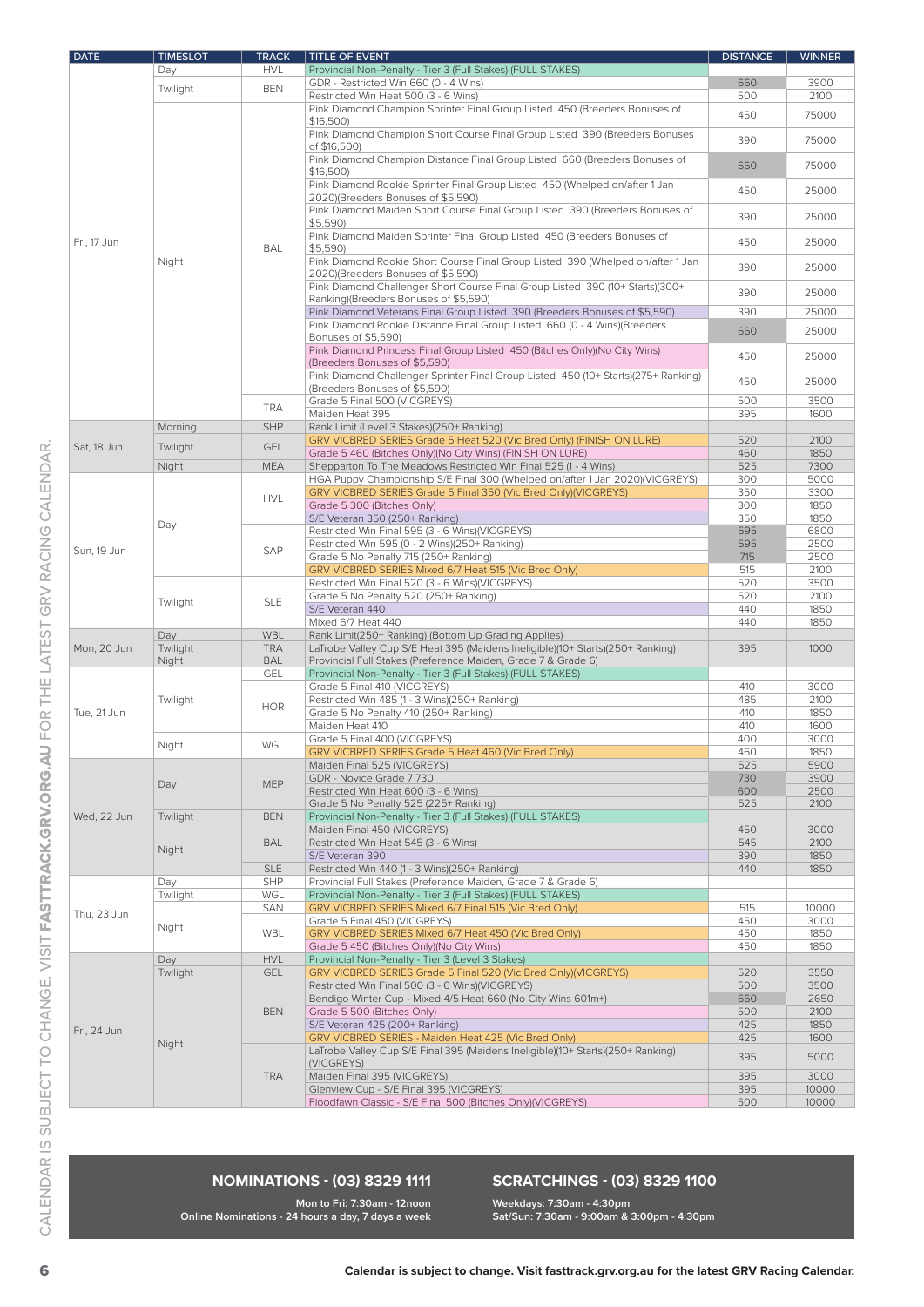| <b>DATE</b> | <b>TIMESLOT</b> | <b>TRACK</b> | <b>TITLE OF EVENT</b>                                                                                        | <b>DISTANCE</b> | <b>WINNER</b> |
|-------------|-----------------|--------------|--------------------------------------------------------------------------------------------------------------|-----------------|---------------|
|             | Morning         | <b>GEL</b>   | Rank Limit (Level 3 Stakes)(300+ Ranking) (FINISH ON LURE)                                                   |                 |               |
| Sat, 25 Jun | Twilight        | WGL          | Grade 5 400 (Bitches Only)(No City Wins)                                                                     | 400             | 1850          |
|             |                 |              | S/E Veteran 460 (200+ Ranking)                                                                               | 460             | 1850          |
|             | Night           | MEA          | Metropolitan Full Stakes                                                                                     |                 |               |
|             |                 |              | The Prospector - S/E Heat 425 (Dogs Only)(Whelped on/after 1 Apr 2020)(Maidens<br>Ineligible)(Vic Bred Only) | 425             | 2100          |
|             |                 | <b>BEN</b>   | Bendigo Roses - S/E Heat 425 (Bitches Only)(Whelped on/after 1 Apr 2020)(Maidens                             |                 |               |
|             | Day             |              | Ineligible)(Vic Bred Only)                                                                                   | 425             | 2100          |
|             |                 |              | Grade 5 No Penalty 595 (275+ Ranking)                                                                        | 595             | 2500          |
| Sun, 26 Jun |                 | SAP          | Restricted Win 515 (1 - 3 Wins)(275+ Ranking)                                                                | 515             | 2100          |
|             |                 |              | GDR - Restricted Win 650 (0 - 4 Wins)                                                                        | 650             | 3900          |
|             |                 |              | Mixed 6/7 Final 440 (VICGREYS)                                                                               | 440             | 3000          |
|             | Twilight        | <b>SLE</b>   | Grade 5 No Penalty 520 (250+ Ranking)                                                                        | 520             | 2100          |
|             |                 |              | Restricted Win 440 (Bitches Only)(1 - 4 Wins)                                                                | 440             | 1850          |
|             | Day             | <b>BAL</b>   | Provincial Non-Penalty - Tier 3 (Level 3 Stakes)                                                             |                 |               |
|             |                 | <b>TRA</b>   | Provincial Non-Penalty - Tier 3 (Full Stakes) (FULL STAKES)                                                  |                 |               |
| Mon, 27 Jun | Twilight        | WBL          | Rank Limit(250+ Ranking) (Bottom Up Grading Applies)                                                         |                 |               |
|             |                 |              | S/E Veteran 385 (250+ Ranking)                                                                               | 385             | 1850          |
|             | Night           | <b>SHP</b>   | Maiden Heat 385                                                                                              | 385             | 1600          |
|             | Day             | <b>HVL</b>   | Provincial Full Stakes (Preference Maiden, Grade 7 & Grade 6)                                                |                 |               |
|             |                 | <b>GEL</b>   | Rank Limit (Level 3 Stakes)(275+ Ranking)                                                                    |                 |               |
|             |                 |              | Maiden Final 410 (VICGREYS)                                                                                  | 410             | 3000          |
|             | Twilight        |              | Grade 5 485 (Bitches Only) (No City Wins)                                                                    | 485             | 2100          |
|             |                 | <b>HOR</b>   | Restricted Win 410 (1 - 3 Wins)(250+ Ranking)                                                                | 410             | 1850          |
| Tue, 28 Jun |                 |              | Maiden Heat 485                                                                                              | 485             | 1800          |
|             |                 |              | GDR - Restricted Win 680 (0 - 4 Wins)                                                                        | 680             | 3900          |
|             |                 |              | GRV VICBRED SERIES Grade 5 Final 460 (Vic Bred Only) (VICGREYS)                                              | 460             | 3300          |
|             | Night           | <b>WGL</b>   | Restricted Win Heat 460 (3 - 6 Wins)                                                                         | 460             | 1850          |
|             |                 |              | Grade 5 460 (Bitches Only) (No City Wins)                                                                    | 460             | 1850          |
|             |                 |              | Restricted Win Final 600 (3 - 6 Wins)(VICGREYS)                                                              | 600             | 6800          |
| Wed, 29 Jun |                 |              | Restricted Win 730 (0 - 2 Wins)(200+ Ranking)                                                                | 730             | 2500          |
|             | Day             | MEP          | Grade 5 No Penalty 600 (200+ Ranking)                                                                        | 600             | 2500          |
|             |                 |              | Mixed 6/7 Heat 525                                                                                           | 525             | 2100          |
|             | Twilight        | <b>BEN</b>   | Rank Limit (Level 3 Stakes)(300+ Ranking)                                                                    |                 |               |
|             |                 |              | Restricted Win Final 545 (3 - 6 Wins)(VICGREYS)                                                              | 545             | 3500          |
|             |                 | <b>BAL</b>   | Grade 5 390 (Bitches Only)                                                                                   | 390             | 1850          |
|             | Night           |              | Mixed 6/7 Heat 390                                                                                           | 390             | 1850          |
|             |                 | <b>TRA</b>   | Provincial Full Stakes (Preference Maiden, Grade 7 & Grade 6)                                                |                 |               |
|             | Day             | <b>SHP</b>   | Provincial Non-Penalty - Tier 3 (Full Stakes) (FULL STAKES)                                                  |                 |               |
|             | Twilight        | WGL          | Provincial Full Stakes (Preference Maiden, Grade 7 & Grade 6)                                                |                 |               |
| Thu, 30 Jun |                 | <b>SAN</b>   | McKenna Memorial - S/E Heat 595                                                                              | 595             | 8400          |
|             | Night           |              | GRV VICBRED SERIES Mixed 6/7 Final 450 (Vic Bred Only)(VICGREYS)                                             | 450             | 4250          |
|             |                 | WBL          | Grade 5 Heat 390                                                                                             | 390             | 1850          |
|             | Day             | <b>HVL</b>   | Provincial Non-Penalty - Tier 3 (Level 3 Stakes)                                                             |                 |               |
|             |                 |              | S/E Veteran 350                                                                                              | 350             | 1850          |
|             | Twilight        | TRA          | Grade 5 395 (Bitches Only)                                                                                   | 395             | 1850          |
|             |                 |              | Mixed 6/7 Heat 450                                                                                           | 450             | 1850          |
|             |                 |              | GRV VICBRED SERIES - Maiden Final 425 (Vic Bred Only)(VICGREYS)                                              | 425             | 7750          |
|             |                 |              | GDR - Mixed 4/5 660                                                                                          | 660             | 4050          |
| Fri, 1 Jul  |                 |              | Grade 5 Heat 500                                                                                             | 500             | 2100          |
|             |                 |              | The Prospector - S/E Final 425 (Dogs Only)(Whelped on/after 1 Apr 2020)(Maidens                              |                 |               |
|             | Night           | <b>BEN</b>   | Ineligible)(Vic Bred Only)(VICGREYS)                                                                         | 425             | 15000         |
|             |                 |              | Bendigo Roses - S/E Final 425 (Bitches Only) (Whelped on/after 1 Apr 2020) (Maidens                          |                 |               |
|             |                 |              | Ineligible)(Vic Bred Only)(VICGREYS)                                                                         | 425             | 15000         |
|             |                 |              | Bendigo Winter Cup - Mixed 4/5 Final 660 (No City Wins 601m+)(VICGREYS)                                      | 660             | 10000         |
|             |                 | GEL          | Restricted Win Heat 460 (Bitches Only)(1 - 4 Wins)                                                           | 460             | 1850          |
|             | Morning         | <b>BAL</b>   | Rank Limit (Level 3 Stakes)(200+ Ranking)                                                                    |                 |               |
| Sat, 2 Jul  | Twilight        | <b>WGL</b>   | <b>Provincial Full Stakes</b>                                                                                |                 |               |
|             | Night           | <b>MEA</b>   | Metropolitan Full Stakes                                                                                     |                 |               |
|             |                 |              | Healesville Winter Cup - S/E Heat 350                                                                        | 350             | 2100          |
|             |                 | <b>HVL</b>   | S/E Veteran 350 (250+ Ranking)                                                                               | 350             | 1850          |
|             |                 |              | Mixed 6/7 Heat 350                                                                                           | 350             | 1850          |
|             | Day             |              | Restricted Win 715 (0 - 2 Wins)(300+ Ranking)                                                                | 715             | 2500          |
| Sun, 3 Jul  |                 | <b>SAP</b>   | Grade 5 No Penalty 515 (300+ Ranking)                                                                        | 515             | 2100          |
|             |                 |              | Maiden Heat 515                                                                                              | 515             | 1800          |
|             |                 |              | Grade 5 No Penalty 520 (250+ Ranking)                                                                        | 520             | 2100          |
|             | Twilight        | <b>SLE</b>   | Winter Classic - S/E Heat 440 (Whelped on/after 1 Jan 2020)                                                  | 440             | 2100          |
|             |                 |              | The Horizon - S/E Heat 440                                                                                   | 440             | 2100          |
|             | Day             | <b>BAL</b>   | Provincial Full Stakes (Preference Maiden, Grade 7 & Grade 6)                                                |                 |               |
|             |                 | <b>TRA</b>   | Provincial Non-Penalty - Tier 3 (Level 3 Stakes)                                                             |                 |               |
| Mon, 4 Jul  | Twilight        | <b>WBL</b>   | Rank Limit (Level 3 Stakes)(250+ Ranking) (Bottom Up Grading Applies)                                        |                 |               |
|             |                 |              | Maiden Final 385 (VICGREYS)                                                                                  | 385             | 3000          |
|             | Night           | <b>SHP</b>   | Restricted Win Heat 450 (3 - 6 Wins)                                                                         | 450             | 1850          |
|             |                 | <b>GEL</b>   | Rank Limit (Level 3 Stakes)(300+ Ranking)                                                                    |                 |               |
|             |                 |              | Maiden Final 485 (VICGREYS)                                                                                  | 485             | 3500          |
|             | Twilight        | <b>HOR</b>   | Grade 5 No Penalty 485 (250+ Ranking)                                                                        | 485             | 2100          |
| Tue, 5 Jul  |                 |              | Restricted Win Heat 410 (Bitches Only)(1 - 4 Wins)                                                           | 410             | 1850          |
|             |                 |              | Restricted Win Final 460 (3 - 6 Wins)(VICGREYS)                                                              | 460             | 3000          |
|             | Night           | WGL          | GRV VICBRED SERIES - Maiden Heat 460 (Vic Bred Only)                                                         | 460             | 1600          |
|             |                 |              |                                                                                                              |                 |               |

**To be eligible a greyhound needs to be whelped in Victoria i.e. its earbrand begins with a "V".**

**VICGREY**

**DISTANCE (570+) GRV VIC BRED SERIES TIER 3 VETERAN RACE FEMALE RACE**

**VICBRED**

**To be eligible a greyhound needs to be whelped in Victoria i.e. its earbrand begins with a "V".**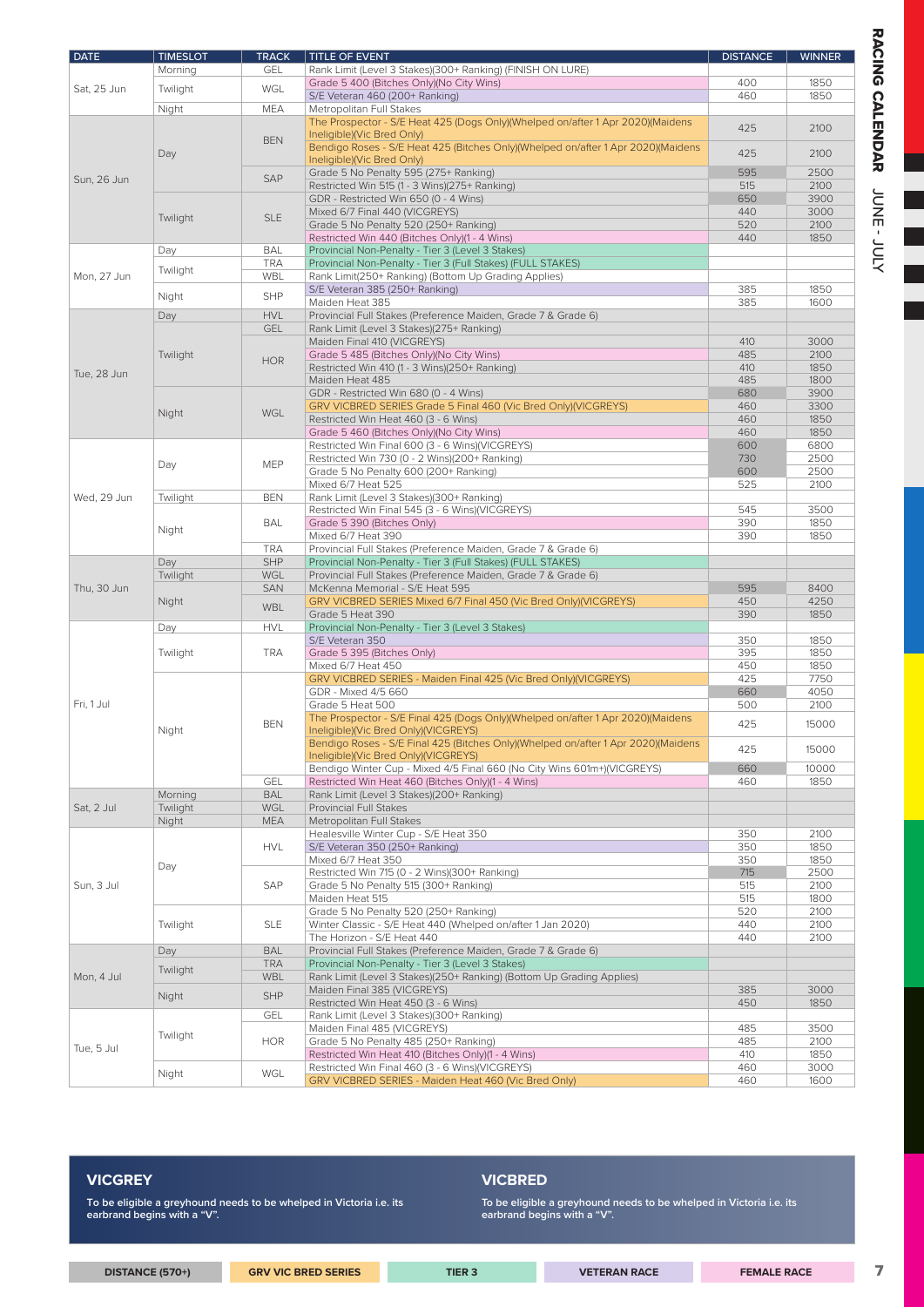|                                                                                                                    | <b>TIMESLOT</b> | <b>TRACK</b> | <b>TITLE OF EVENT</b>                                                                                           | <b>DISTANCE</b> | <b>WINNER</b> |
|--------------------------------------------------------------------------------------------------------------------|-----------------|--------------|-----------------------------------------------------------------------------------------------------------------|-----------------|---------------|
|                                                                                                                    | Day             | <b>HVL</b>   | Provincial Full Stakes (Preference Maiden, Grade 7 & Grade 6)                                                   |                 |               |
|                                                                                                                    |                 |              | Mixed 6/7 Final 450 (VICGREYS)                                                                                  | 450             | 3000          |
|                                                                                                                    | Twilight        | <b>TRA</b>   |                                                                                                                 | 500             | 2100          |
|                                                                                                                    |                 |              | Grade 5 Heat 500                                                                                                |                 |               |
|                                                                                                                    |                 |              | Mixed 6/7 Final 390 (VICGREYS)                                                                                  | 390             | 3000          |
| Wed, 6 Jul                                                                                                         |                 | <b>BAL</b>   | Grade 5 Heat 545<br>S/E Veteran 390                                                                             | 545             | 2100<br>1850  |
|                                                                                                                    |                 |              |                                                                                                                 | 390             |               |
|                                                                                                                    | Night           |              | Restricted Win 450 (Bitches Only)(1 - 4 Wins)                                                                   | 450             | 1850          |
|                                                                                                                    |                 |              | <b>GDR</b> - Grade 5 730                                                                                        | 730             | 3900          |
|                                                                                                                    |                 | <b>MEP</b>   | Restricted Win 600 (0 - 2 Wins)(225+ Ranking)                                                                   | 600<br>525      | 2500<br>2100  |
|                                                                                                                    |                 | <b>SHP</b>   | GRV VICBRED SERIES - Grade 5 Heat 525 (Vic Bred Only)                                                           |                 |               |
|                                                                                                                    | Day<br>Twilight | WGL          | Provincial Non-Penalty - Tier 3 (Full Stakes) (FULL STAKES)<br>Provincial Non-Penalty - Tier 3 (Level 3 Stakes) |                 |               |
|                                                                                                                    |                 |              | Maiden Final 515                                                                                                | 515             | 5900          |
| Thu, 7 Jul                                                                                                         |                 | <b>SAN</b>   | McKenna Memorial - S/E Group 2 595                                                                              | 595             | 40000         |
|                                                                                                                    | Night           |              | Grade 5 Final 390 (VICGREYS)                                                                                    | 390             | 3000          |
|                                                                                                                    |                 | WBL          | Maiden Heat 450                                                                                                 | 450             | 1600          |
| <b>DATE</b><br>Fri, 8 Jul<br>Sat, 9 Jul<br>Sun, 10 Jul<br>Mon, 11 Jul<br>Tue, 12 Jul<br>Wed. 13 Jul<br>Thu, 14 Jul | Day             | <b>HVL</b>   | Provincial Non-Penalty - Tier 3 (Level 3 Stakes)                                                                |                 |               |
|                                                                                                                    |                 |              | Grade 5 Final 500 (VICGREYS)                                                                                    | 500             | 3500          |
|                                                                                                                    | Twilight        | <b>BEN</b>   | S/E Veteran 425 (250+ Ranking)                                                                                  | 425             | 1850          |
|                                                                                                                    |                 |              | Maiden Heat 500                                                                                                 | 500             | 1800          |
|                                                                                                                    |                 |              | Restricted Win Final 460 (Bitches Only)(1 - 4 Wins)(VICGREYS)                                                   | 460             | 3000          |
|                                                                                                                    |                 | <b>GEL</b>   | Mixed 6/7 Heat 520                                                                                              | 520             | 2100          |
|                                                                                                                    | Night           |              | Restricted Win 520 (1 - 3 Wins)(250+ Ranking)                                                                   | 520             | 2100          |
|                                                                                                                    |                 | <b>SLE</b>   | Grade 5 No Penalty 440 (250+ Ranking)                                                                           | 440             | 1850          |
|                                                                                                                    | Morning         | <b>SHP</b>   | Rank Limit (Level 3 Stakes)(250+ Ranking) (FINISH ON LURE)                                                      |                 |               |
|                                                                                                                    |                 |              | Restricted Win 485 (1 - 3 Wins)(250+ Ranking)                                                                   | 485             | 2100          |
|                                                                                                                    | Twilight        | <b>HOR</b>   | Grade 5 No Penalty 410 (250+ Ranking)                                                                           | 410             | 1850          |
|                                                                                                                    | Night           | <b>MEA</b>   | Mixed 6/7 Final 525                                                                                             | 525             | 7300          |
|                                                                                                                    |                 |              | Healesville Winter Cup - S/E Final 350                                                                          | 350             | 5000          |
|                                                                                                                    | Day             | <b>HVL</b>   | Mixed 6/7 Final 350 (VICGREYS)                                                                                  | 350             | 3000          |
|                                                                                                                    |                 |              | Grade 5 Heat 350                                                                                                | 350             | 1850          |
|                                                                                                                    |                 |              | Restricted Win Heat 595 (3 - 6 Wins)                                                                            | 595             | 2500          |
|                                                                                                                    |                 | SAP          | Restricted Win 515 (1 - 3 Wins)(275+ Ranking)                                                                   | 515             | 2100          |
|                                                                                                                    | Twilight        | <b>SLE</b>   | GDR - Special Event 650                                                                                         | 650             | 4250          |
|                                                                                                                    |                 |              | The Horizon - S/E Final 440                                                                                     | 440             | 25000         |
|                                                                                                                    |                 |              | Restricted Win Heat 520 (Bitches Only)(1 - 4 Wins)                                                              | 520             | 2100          |
|                                                                                                                    |                 |              | Winter Classic - S/E Final 440 (Whelped on/after 1 Jan 2020)                                                    | 440             | 10000         |
|                                                                                                                    | Day             | <b>BAL</b>   | Provincial Non-Penalty - Tier 3 (Level 3 Stakes)                                                                |                 |               |
|                                                                                                                    |                 | <b>TRA</b>   | Provincial Non-Penalty - Tier 3 (Level 3 Stakes)                                                                |                 |               |
|                                                                                                                    | Twilight        | WBL          | Rank Limit (Level 3 Stakes)(250+ Ranking) (Bottom Up Grading Applies)                                           |                 |               |
|                                                                                                                    | Night           | <b>SHP</b>   | Restricted Win Final 450 (3 - 6 Wins)(VICGREYS)                                                                 | 450             | 3000          |
|                                                                                                                    |                 |              | GRV VICBRED DISTANCE SERIES - Restricted Win Heat 650 (0 - 6 Wins)(Vic Bred                                     | 650             | 2500          |
|                                                                                                                    |                 |              | Only)                                                                                                           |                 |               |
|                                                                                                                    |                 |              | Ranking Event 450 - Grade 5 Heat 450 (250+ Ranking)(Must of had 4 starts at SHP)                                | 450             | 1850          |
|                                                                                                                    |                 |              | Mixed 6/7 Heat 385                                                                                              | 385             | 1850          |
|                                                                                                                    |                 |              | S/E Veteran 450 (250+ Ranking)                                                                                  | 450             | 1850          |
|                                                                                                                    |                 | <b>GEL</b>   | Provincial Full Stakes (Preference Maiden, Grade 7 & Grade 6)                                                   |                 |               |
|                                                                                                                    |                 |              | Restricted Win Final 410 (Bitches Only)(1 - 4 Wins)(VICGREYS)                                                   | 410             | 3000          |
|                                                                                                                    | Twilight        | <b>HOR</b>   | Mixed 6/7 Heat 485                                                                                              | 485             | 2100          |
|                                                                                                                    |                 |              | Grade 5 No Penalty 485 (250+ Ranking)                                                                           | 485             | 2100          |
|                                                                                                                    |                 |              | Restricted Win 410 (1 - 3 Wins)(250+ Ranking)                                                                   | 410             | 1850          |
|                                                                                                                    |                 |              | GRV VICBRED SERIES - Maiden Final 460 (Vic Bred Only)(VICGREYS)                                                 | 460             | 7750          |
|                                                                                                                    | Night           | WGL          | Mixed 6/7 Heat 460                                                                                              | 460             | 1850          |
|                                                                                                                    |                 |              | S/E Veteran 460                                                                                                 | 460             | 1850          |
|                                                                                                                    |                 |              | Restricted Win 600 (0 - 2 Wins)(250+ Ranking)                                                                   | 600             | 2500          |
|                                                                                                                    | Day             | <b>MEP</b>   | Grade 5 No Penalty 525 (250+ Ranking)                                                                           | 525             | 2100          |
|                                                                                                                    |                 |              | Maiden Heat 525                                                                                                 | 525             | 1800          |
|                                                                                                                    | Twilight        | <b>BEN</b>   | Provincial Non-Penalty - Tier 3 (Level 3 Stakes)<br>Grade 5 Final 545 (VICGREYS)                                | 545             | 3500          |
|                                                                                                                    |                 | <b>BAL</b>   | GRV VICBRED SERIES - Maiden Heat 450 (Vic Bred Only)                                                            | 450             | 1600          |
|                                                                                                                    | Night           |              | Restricted Win 520 (1 - 3 Wins)(250+ Ranking)                                                                   | 520             | 2100          |
|                                                                                                                    |                 | <b>SLE</b>   | Grade 5 440 (Bitches Only)                                                                                      | 440             | 1850          |
|                                                                                                                    | Day             | <b>SHP</b>   | Rank Limit (Level 3 Stakes)(250+ Ranking) (Bottom Up Grading Applies)                                           |                 |               |
|                                                                                                                    | Twilight        | <b>WGL</b>   | Provincial Non-Penalty - Tier 3 (Level 3 Stakes)                                                                |                 |               |
|                                                                                                                    |                 | <b>SAN</b>   | Restricted Win Final 595 (3 - 6 Wins)                                                                           | 595             | 8400          |
|                                                                                                                    |                 |              | Maiden Final 450 (VICGREYS)                                                                                     | 450             | 3000          |
|                                                                                                                    | Night           |              | Restricted Win Heat 390 (3 - 6 Wins)                                                                            | 390             | 1850          |
|                                                                                                                    |                 | <b>WBL</b>   | Jade Weisse Memorial - Restricted Win Heat 450 (Bitches Only) (0 - 3 Wins) (No City                             | 450             | 1850          |
|                                                                                                                    |                 |              | Wins)                                                                                                           |                 |               |
|                                                                                                                    | Day             | <b>HVL</b>   | Provincial Non-Penalty - Tier 3 (Level 3 Stakes)                                                                |                 |               |
|                                                                                                                    | Twilight        | <b>BEN</b>   | Maiden Final 500 (VICGREYS)                                                                                     | 500             | 3500          |
|                                                                                                                    |                 |              | GRV VICBRED SERIES - Restricted Win Heat 425 (1 - 4 Wins) (Vic Bred Only)                                       | 425             | 1850          |
|                                                                                                                    |                 |              | GDR - Special Event 680                                                                                         | 680             | 4250          |
| Fri, 15 Jul                                                                                                        |                 | <b>GEL</b>   | Mixed 6/7 Final 520 (VICGREYS)                                                                                  | 520             | 3500          |
|                                                                                                                    | Night           |              | GRV VICBRED SERIES - Grade 5 Heat 520 (Vic Bred Only)                                                           | 520             | 2100          |
|                                                                                                                    |                 |              | Grade 5 460 (Bitches Only)                                                                                      | 460             | 1850          |
|                                                                                                                    |                 | TRA          | Grade 5 Final 500 (VICGREYS)<br>Maiden Heat 395                                                                 | 500             | 3500<br>1600  |
|                                                                                                                    |                 |              |                                                                                                                 | 395             |               |

#### **NOMINATIONS - (03) 8329 1111**

**Mon to Fri: 7:30am - 12noon Online Nominations - 24 hours a day, 7 days a week**

#### **SCRATCHINGS - (03) 8329 1100**

**Weekdays: 7:30am - 4:30pm Sat/Sun: 7:30am - 9:00am & 3:00pm - 4:30pm**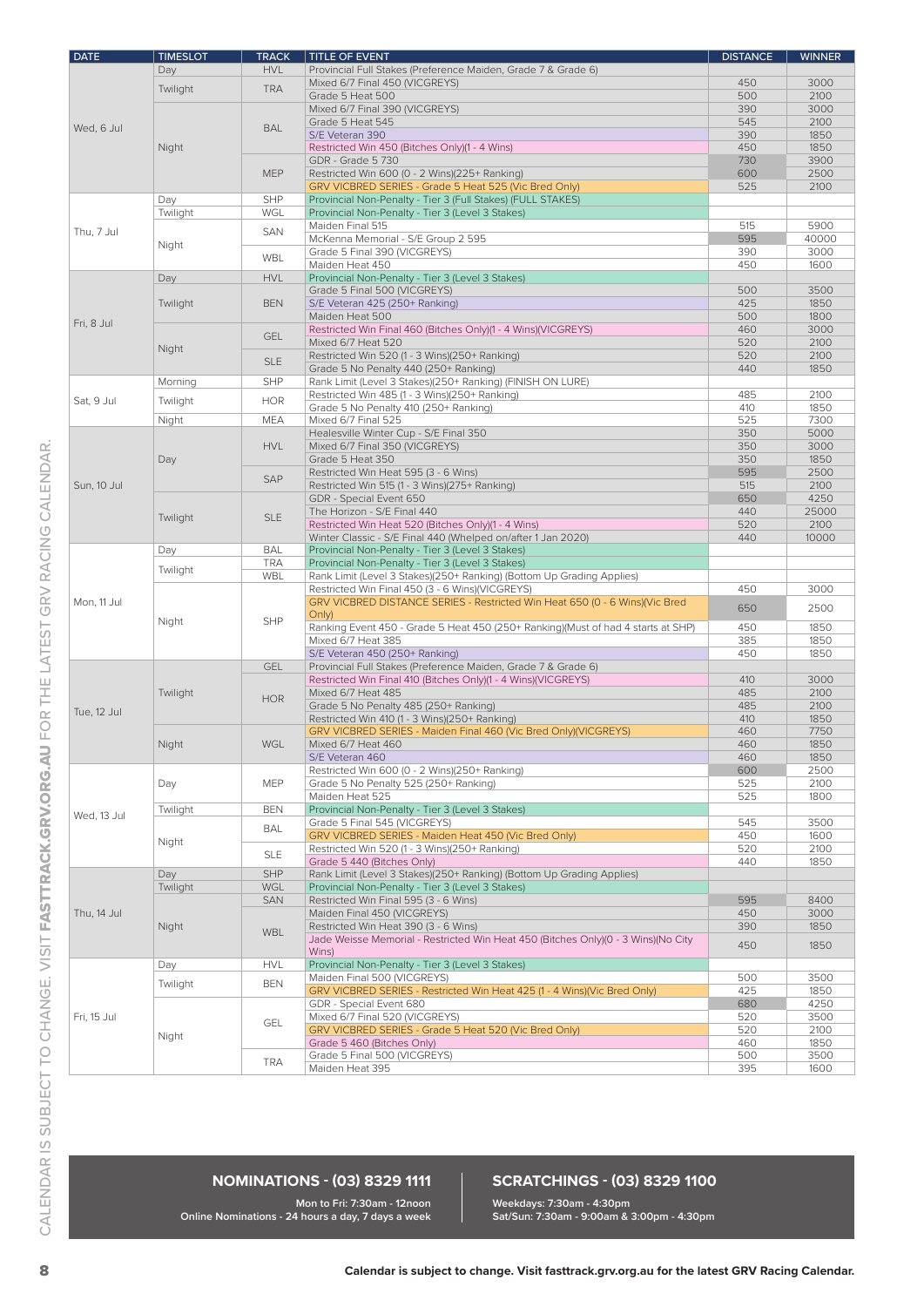| <b>DATE</b> | <b>TIMESLOT</b> | <b>TRACK</b> | <b>TITLE OF EVENT</b>                                                                | <b>DISTANCE</b> | <b>WINNER</b> |
|-------------|-----------------|--------------|--------------------------------------------------------------------------------------|-----------------|---------------|
|             | Morning         | <b>HOR</b>   | Rank Limit (Level 3 Stakes)(275+ Ranking)                                            |                 |               |
|             | Twilight        | <b>BEN</b>   | Grade 5 No Penalty 500 (275+ Ranking)                                                | 500             | 2100          |
| Sat, 16 Jul |                 |              | Restricted Win 425 (1 - 3 Wins)(275+ Ranking)                                        | 425             | 1850          |
|             |                 |              | GRV VICBRED SERIES - Grade 5 Final 525 (Vic Bred Only)                               | 525             | 9100          |
|             | Night           | <b>MEA</b>   | The Fireball - S/E Heat 730                                                          | 730             | 8400          |
|             |                 |              | Maturity Classic - S/E Heat 525 (Whelped on/after 1 Jan 2020)(Maidens Ineligible)    | 525             | 7300          |
|             |                 |              | Grade 5 Final 350 (VICGREYS)                                                         | 350             | 3000          |
|             |                 | <b>HVL</b>   | S/E Veteran 350                                                                      | 350             | 1850          |
|             |                 |              | Grade 5 350 (Bitches Only) (No City Wins)                                            | 350             | 1850          |
|             | Day             |              | Maiden Heat 350                                                                      | 350             | 1600          |
|             |                 |              | Restricted Win 595 (0 - 2 Wins)(225+ Ranking)                                        | 595             | 2500          |
| Sun, 17 Jul |                 | <b>SAP</b>   | Grade 5 No Penalty 515 (225+ Ranking)                                                | 515             | 2100          |
|             |                 |              | Mixed 6/7 Heat 515                                                                   | 515             | 2100          |
|             |                 |              | Restricted Win Final 520 (Bitches Only)(1 - 4 Wins)(VICGREYS)                        | 520             | 3500          |
|             | Twilight        | <b>SLE</b>   | Grade 5 No Penalty 520 (250+ Ranking)                                                | 520             | 2100          |
|             |                 |              | Restricted Win 440 (1 - 3 Wins)(250+ Ranking)                                        | 440             | 1850          |
|             |                 |              | Maiden Heat 440                                                                      | 440             | 1600          |
|             | Day             | <b>BAL</b>   | Provincial Non-Penalty - Tier 3 (Level 3 Stakes)                                     |                 |               |
|             | Twilight        | <b>TRA</b>   | Provincial Non-Penalty - Tier 3 (Level 3 Stakes)                                     |                 |               |
|             |                 | <b>WBL</b>   | Rank Limit (Level 3 Stakes)(250+ Ranking) (Bottom Up Grading Applies)                |                 |               |
|             |                 |              | GRV VICBRED DISTANCE SERIES - Restricted Win Final 650 (0 - 6 Wins)(Vic Bred         | 650             | 5600          |
| Mon, 18 Jul |                 |              | Only)(VICGREYS)                                                                      |                 |               |
|             | Night           | <b>SHP</b>   | Ranking Event 450 - Grade 5 Final 450 (250+ Ranking) (Must of had 4 starts at SHP)   | 450             | 3000          |
|             |                 |              | Mixed 6/7 Final 385 (VICGREYS)                                                       | 385             | 3000          |
|             |                 |              | Slips To Boxes Special Event 385 (Final from Longwood Coursing)                      | 385             | 3000          |
|             |                 |              | GRV VICBRED SERIES - Grade 5 Heat 450 (Vic Bred Only)                                | 450             | 1850          |
|             |                 | <b>GEL</b>   | Rank Limit (Level 3 Stakes)(250+ Ranking) (Bottom Up Grading Applies)                |                 |               |
|             |                 |              | Mixed 6/7 Final 485 (VICGREYS)                                                       | 485             | 3500          |
| Tue, 19 Jul | Twilight        | <b>HOR</b>   | Grade 5 No Penalty 485 (250+ Ranking)                                                | 485             | 2100          |
|             |                 |              | Restricted Win 410 (1 - 3 Wins)(250+ Ranking)                                        | 410             | 1850          |
|             |                 |              | Grade 5 Heat 410                                                                     | 410             | 1850          |
|             |                 |              | Mixed 6/7 Final 460 (VICGREYS)                                                       | 460             | 3000          |
|             | Night           | WGL          | Restricted Win 460 (Bitches Only)(1 - 4 Wins)                                        | 460             | 1850          |
|             |                 |              | Grade 5 Heat 400                                                                     | 400             | 1850          |
|             | Day             | <b>MEP</b>   | Restricted Win Heat 600 (3 - 6 Wins)                                                 | 600             | 2500          |
| Wed, 20 Jul |                 |              | Grade 5 No Penalty 525 (275+ Ranking)                                                | 525             | 2100          |
|             | Twilight        | <b>BEN</b>   | Provincial Full Stakes (Preference Maiden, Grade 7 & Grade 6)                        |                 |               |
|             |                 | <b>BAL</b>   | GRV VICBRED SERIES - Maiden Final 450 (Vic Bred Only)(VICGREYS)                      | 450             | 7750          |
|             | Night           |              | Restricted Win Heat 545 (3 - 6 Wins)                                                 | 545             | 2100          |
|             |                 | <b>TRA</b>   | Provincial Full Stakes                                                               |                 |               |
|             | Day             | <b>SHP</b>   | Provincial Non-Penalty - Tier 3 (Level 3 Stakes)                                     |                 |               |
|             | Twilight        | WGL          | Provincial Non-Penalty - Tier 3 (Level 3 Stakes)                                     |                 |               |
|             | Night           | SAN          | Mixed 6/7 Final 515                                                                  | 515             | 7300          |
| Thu, 21 Jul |                 |              | GDR - Special Event 650                                                              | 650             | 4250          |
|             |                 |              | Restricted Win Final 390 (3 - 6 Wins)(VICGREYS)                                      | 390             | 3000          |
|             |                 | <b>WBL</b>   | Jade Weisse Memorial - Restricted Win Final 450 (Bitches Only) (0 - 3 Wins) (No City | 450             | 3000          |
|             |                 |              | Wins)                                                                                |                 |               |
|             |                 | <b>HVL</b>   | Mixed 6/7 Heat 450<br>Provincial Non-Penalty - Tier 3 (Level 3 Stakes)               | 450             | 1850          |
|             | Day             |              | GRV VICBRED SERIES - Restricted Win Final 425 (1 - 4 Wins)(Vic Bred Only)            |                 |               |
|             |                 | <b>BEN</b>   | (VICGREYS)                                                                           | 425             | 4250          |
|             | Twilight        |              | Mixed 6/7 Heat 425                                                                   | 425             | 1850          |
|             |                 |              | GRV VICBRED SERIES - Grade 5 Final 520 (Vic Bred Only)(VICGREYS)                     | 520             | 3550          |
| Fri, 22 Jul |                 | <b>GEL</b>   | S/E Veteran 400                                                                      | 400             | 1850          |
|             | Night           |              | Maiden Heat 400                                                                      | 400             | 1600          |
|             |                 |              | Maiden Final 395 (VICGREYS)                                                          | 395             | 3000          |
|             |                 | <b>TRA</b>   | Restricted Win Heat 450 (3 - 6 Wins)                                                 | 450             | 1850          |
|             | Morning         | <b>SHP</b>   | Rank Limit (Level 3 Stakes)(300+ Ranking)                                            |                 |               |
|             |                 |              | Restricted Win 460 (1 - 3 Wins)(275+ Ranking) (FINISH ON LURE)                       | 460             | 1850          |
|             | Twilight        | <b>GEL</b>   | Grade 5 400 (Bitches Only) (FINISH ON LURE)                                          | 400             | 1850          |
| Sat, 23 Jul |                 |              | Grade 5 Heat 525                                                                     | 525             | 5900          |
|             |                 |              | Maiden Final 525                                                                     | 525             | 5900          |
|             | Night           | MEA          | The Fireball - S/E Group 3 730                                                       | 730             | 25000         |
|             |                 |              | Maturity Classic - S/E Group 1525 (Whelped on/after 1 Jan 2020) (Maidens Ineligible) | 525             | 100000        |
|             |                 |              | Maiden Final 350 (VICGREYS)                                                          | 350             | 3000          |
|             |                 | <b>HVL</b>   | Restricted Win Heat 350 (3 - 6 Wins)                                                 | 350             | 1850          |
|             | Day             |              | GDR - Restricted Win 715 (0 - 4 Wins)                                                | 715             | 3900          |
|             |                 | <b>SAP</b>   | Grade 5 Heat 595                                                                     | 595             | 2500          |
| Sun, 24 Jul |                 |              | Grade 5 No Penalty 515 (250+ Ranking)                                                | 515             | 2100          |
|             |                 |              | Maiden Final 440 (VICGREYS)                                                          | 440             | 3000          |
|             |                 |              | Grade 5 520 (Bitches Only) (No City Wins)                                            | 520             | 2100          |
|             | Twilight        | <b>SLE</b>   | S/E Veteran 440 (200+ Ranking)                                                       | 440             | 1850          |
|             |                 |              | Mixed 6/7 Heat 440                                                                   | 440             | 1850          |
|             | Day             | <b>BAL</b>   | Provincial Non-Penalty - Tier 3 (Level 3 Stakes)                                     |                 |               |
|             |                 | <b>TRA</b>   | Provincial Non-Penalty - Tier 3 (Level 3 Stakes)                                     |                 |               |
|             | Twilight        | WBL          | Rank Limit (Level 3 Stakes)(250+ Ranking) (Bottom Up Grading Applies)                |                 |               |
| Mon, 25 Jul |                 |              | GRV VICBRED SERIES - Grade 5 Final 450 (Vic Bred Only)(VICGREYS)                     | 450             | 3300          |
|             | Night           | <b>SHP</b>   | S/E Veteran 385 (200+ Ranking)                                                       | 385             | 1850          |
|             |                 |              | Maiden Heat 450                                                                      | 450             | 1600          |
|             |                 | <b>GEL</b>   | Rank Limit (Level 3 Stakes)(275+ Ranking)                                            |                 |               |
|             |                 |              | Grade 5 Final 410 (VICGREYS)                                                         | 410             | 3000          |
|             | Twilight        |              | Restricted Win 485 (1 - 3 Wins)(250+ Ranking)                                        | 485             | 2100          |
| Tue, 26 Jul |                 | <b>HOR</b>   | Grade 5 No Penalty 410 (250+ Ranking)                                                | 410             | 1850          |
|             |                 |              | GRV VICBRED SERIES - Maiden Heat 410 (Vic Bred Only)                                 | 410             | 1600          |
|             | Night           | WGL          | Grade 5 Final 400 (VICGREYS) (Preference Maiden, Grade 7 & Grade 6)                  | 400             | 3000          |